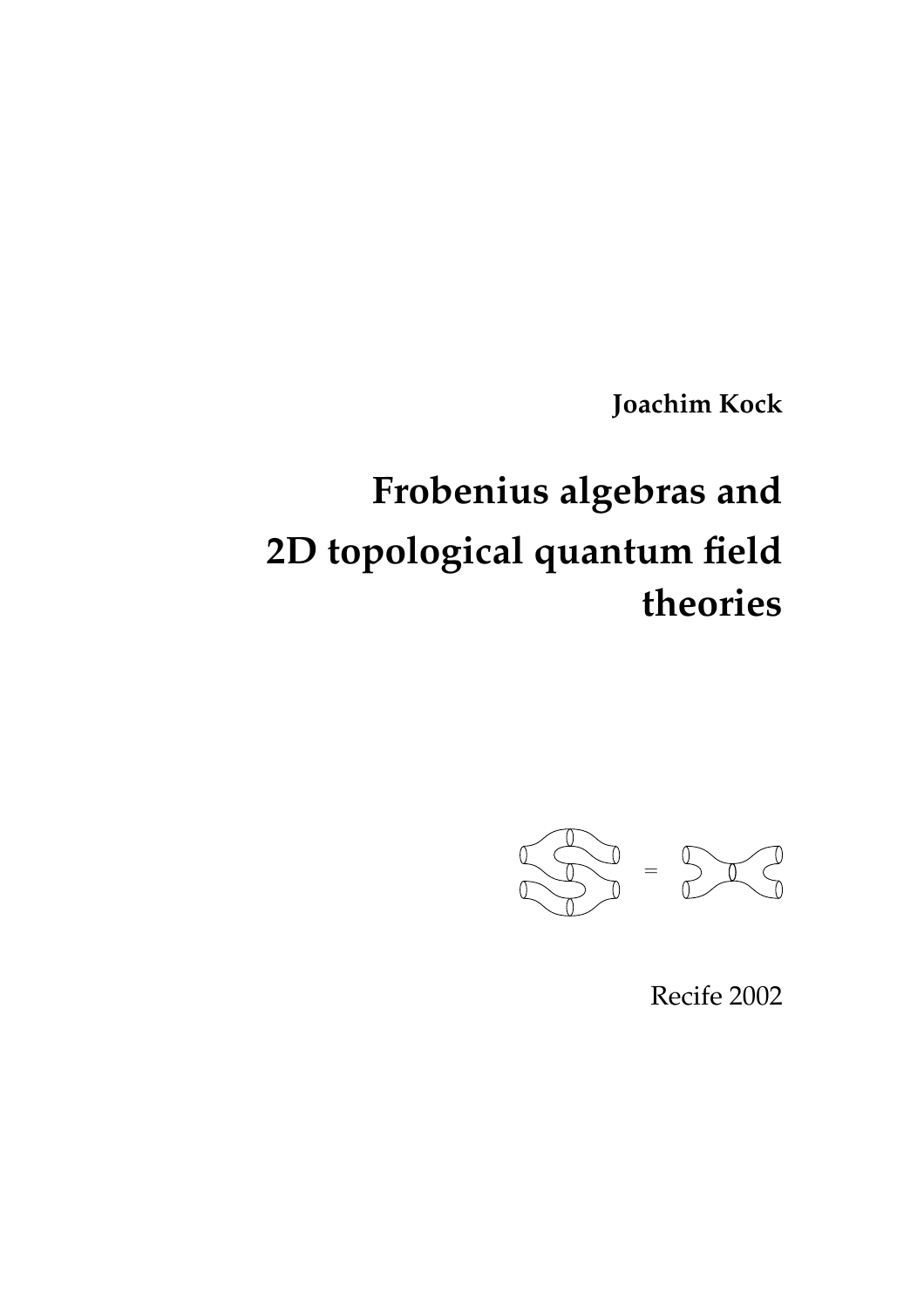Joachim Kock Laboratoire de Mathématiques J. A. Dieudonné Université de Nice – Sophia Antipolis Parc Valrose — 06108 Nice cédex 2 FRANCE

e-mail: kock@math.unice.fr

VERSION 31/03/2003

This text was written in alpha. It was typeset in LAT<sub>E</sub>X in standard book style, with <code>mathpazo</code> and fancyheadings. The figures were coded with the texdraw package, written by Peter Kabal. The diagrams were set using the diagrams package of Paul Taylor, except for the curved arrows which were coded by hand.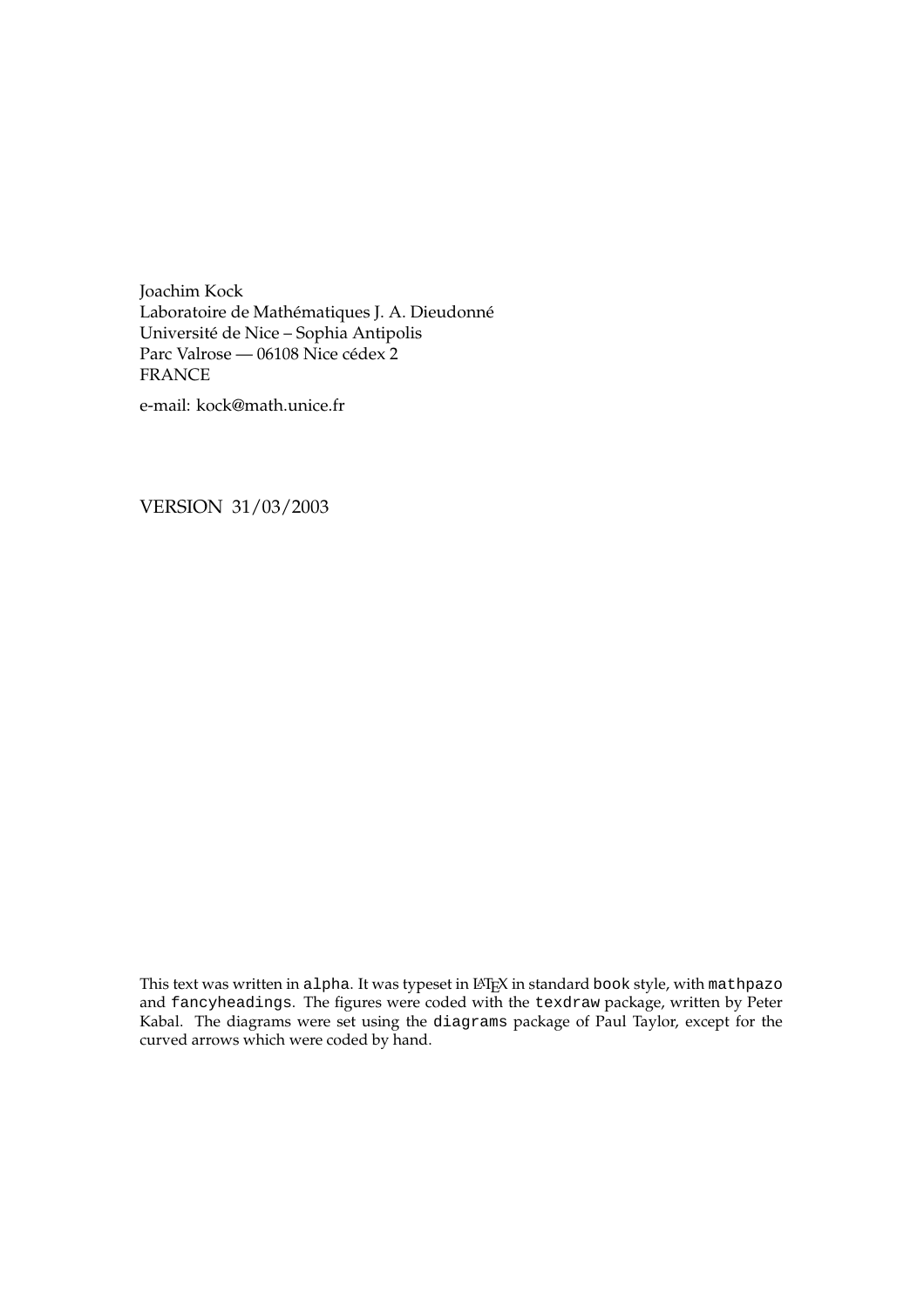For fun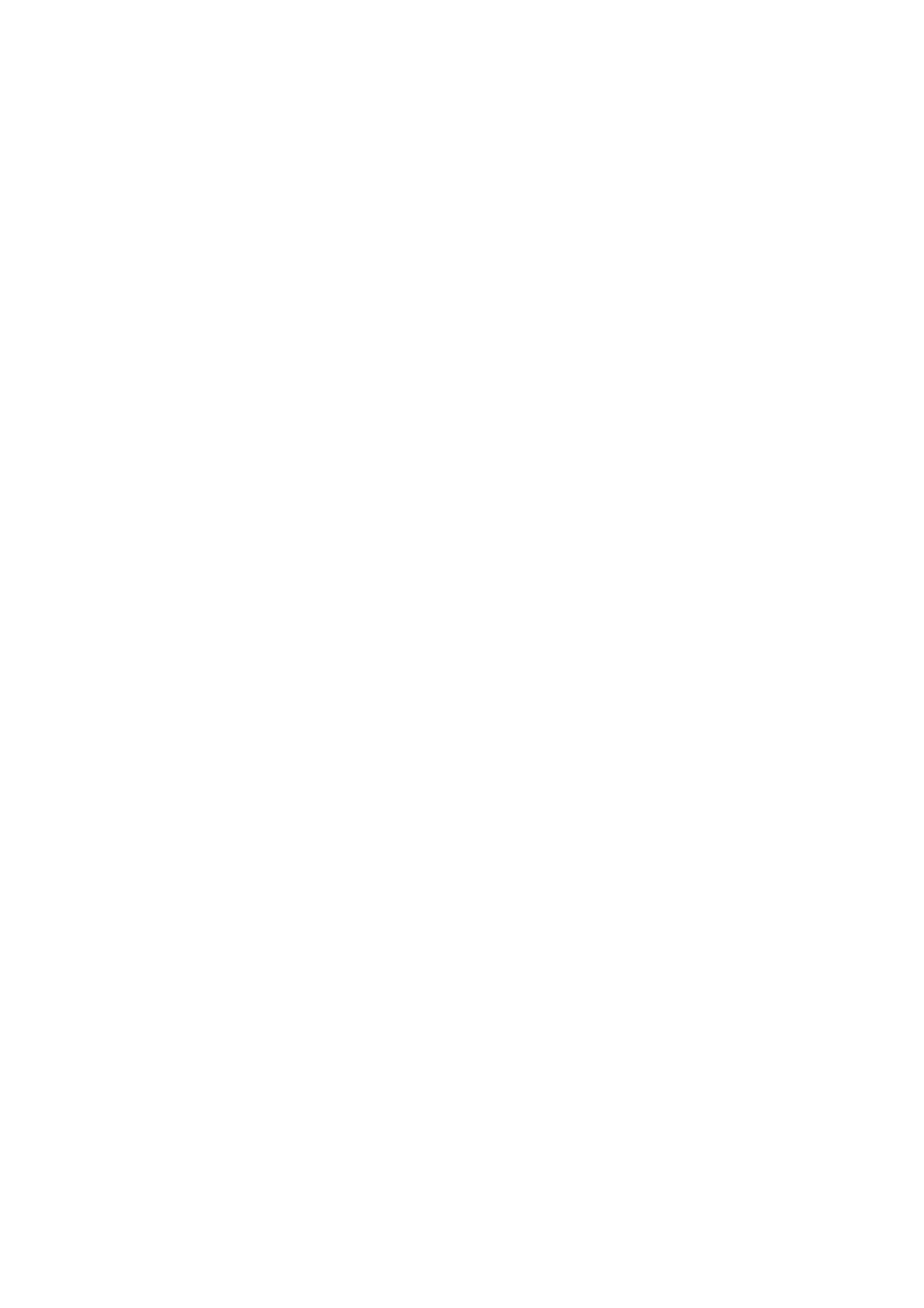### Preface

This text centres around notions of Frobenius structure which in recent years have drawn some attention in topology, physics, algebra, and computer science. In topology the structure arises in the category of 2-dimensional oriented cobordisms (and their linear representations, which are 2-dimensional topological quantum field theories) — this is the subject of the first chapter. The main result here (due to Abrams [1]) is a description in terms of generators and relations of the monoidal category 2Cob. In algebra, the structure manifests itself simply as Frobenius algebras, which are treated carefully in Chapter 2. The main result here is a characterisation of Frobenius algebras in terms of comultiplication which goes back to Lawvere [32] and was rediscovered by Quinn [43] and Abrams [1]. The main result of these notes is that these two categories are equivalent: the category of 2D topological quantum field theories and the category of commutative Frobenius algebras. This result is due to Dijkgraaf [16], further details of the proof having been provided by Quinn [43], Dubrovin [19], and Abrams [1]. The notions from category theory needed in order to express this rigorously (monoidal categories and their linear representations) are developed from an elementary level in Chapter 3. The categorical viewpoint allows us to extract the essence of what is going on in the two first chapters, and prove a natural generalisation of the theorem. To arrive at this insight, we carefully review the classical fact that the simplex category  $\Delta$  is the free monoidal category on a monoid. (This means in particular that there is an equivalence of categories between the category of algebras and the category of 'linear representations' of Δ.) Now the notion of a Frobenius object in a monoidal category is introduced, and the promised generalisation of the theorem (main result of Chapter 3) states that **2Cob** is the free symmetric monoidal category on a commutative Frobenius object.

For more details on the mathematical content, see the Introduction.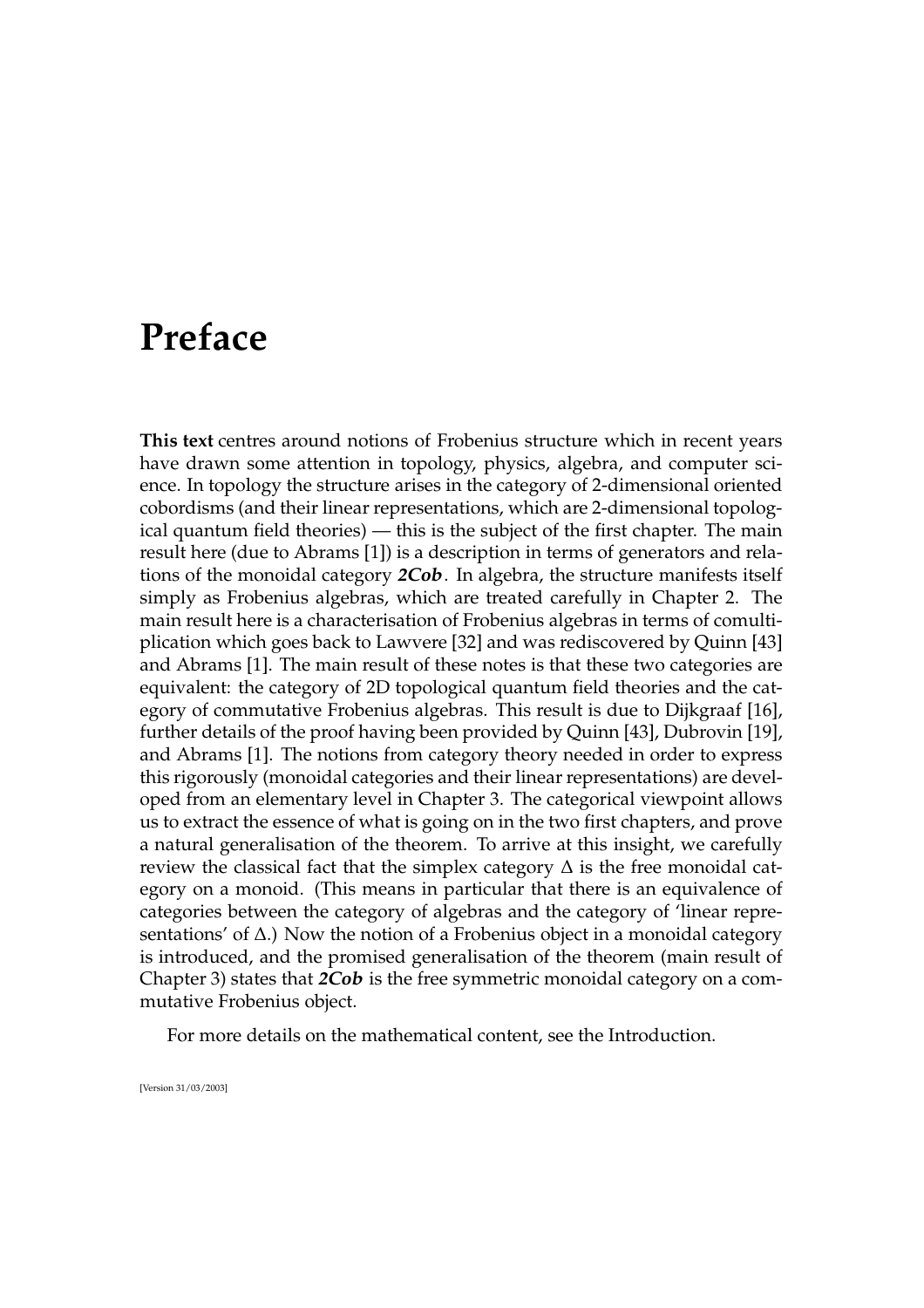The target. The book is based on notes prepared for an intensive two-week mini-course for advanced undergraduate students, given in the UFPE Summer School, Recife, Brazil, in January 2002. The prerequisites are modest: the students of the mini-course were expected to have followed these three standard courses taught at Brazilian universities: one on Differential Topology, one on Algebraic Structures (groups and rings) and one Second Course in Linear Algebra. From topology we need just some familiarity with the basic notions of differentiable manifolds; from algebra we need basic notions of rings and ideals, groups and algebras; and first and foremost the reader is expected to be familiar with tensor products and hom sets. Usually the course Algebraic Structures contains an introduction to categories and functors, but not enough to get acquainted with the categorical way of thinking and appreciate it; the exposition in this text is meant to take this into account. The basic definitions are given in an appendix, and the more specialised notions are introduced with patience and details, and with many examples — and hopefully the interplay between topology and algebra will provide the appreciation of the categorical viewpoint.

In a wider context these notes are targeted at undergraduate students with a similar background, as well as graduate students of all areas of mathematics. Experienced mathematicians and experts in the field will sometimes be bored by the amount of detail presented, but it is my hope the drawings will keep them awake.

The aim. At an immediate level, the aim of these notes is simply to expose some delightful and not very well-known mathematics where a lot of figures can be drawn: a quite elementary and very nice interaction between topology and algebra — and rather different in flavour from what one learns in a course in algebraic topology. On a deeper level, the aim is to convey an impression of unity in mathematics, an aspect which is often hidden from the students until later in their mathematical apprenticeship. Finally, perhaps the most important aim is to use this as motivation for category theory, and specifically to serve as an introduction to monoidal categories.

Admittedly, the main theorem is not a particularly useful tool that the students will draw upon again and again throughout their mathematical career, and one could argue that the time would be better spent on a course on group representations or distributions, for instance. But after all, this is a summer school (and this is Brazil!): maximising the throughput is not our main concern — the wonderful relaxed atmosphere I know from previous summer schools in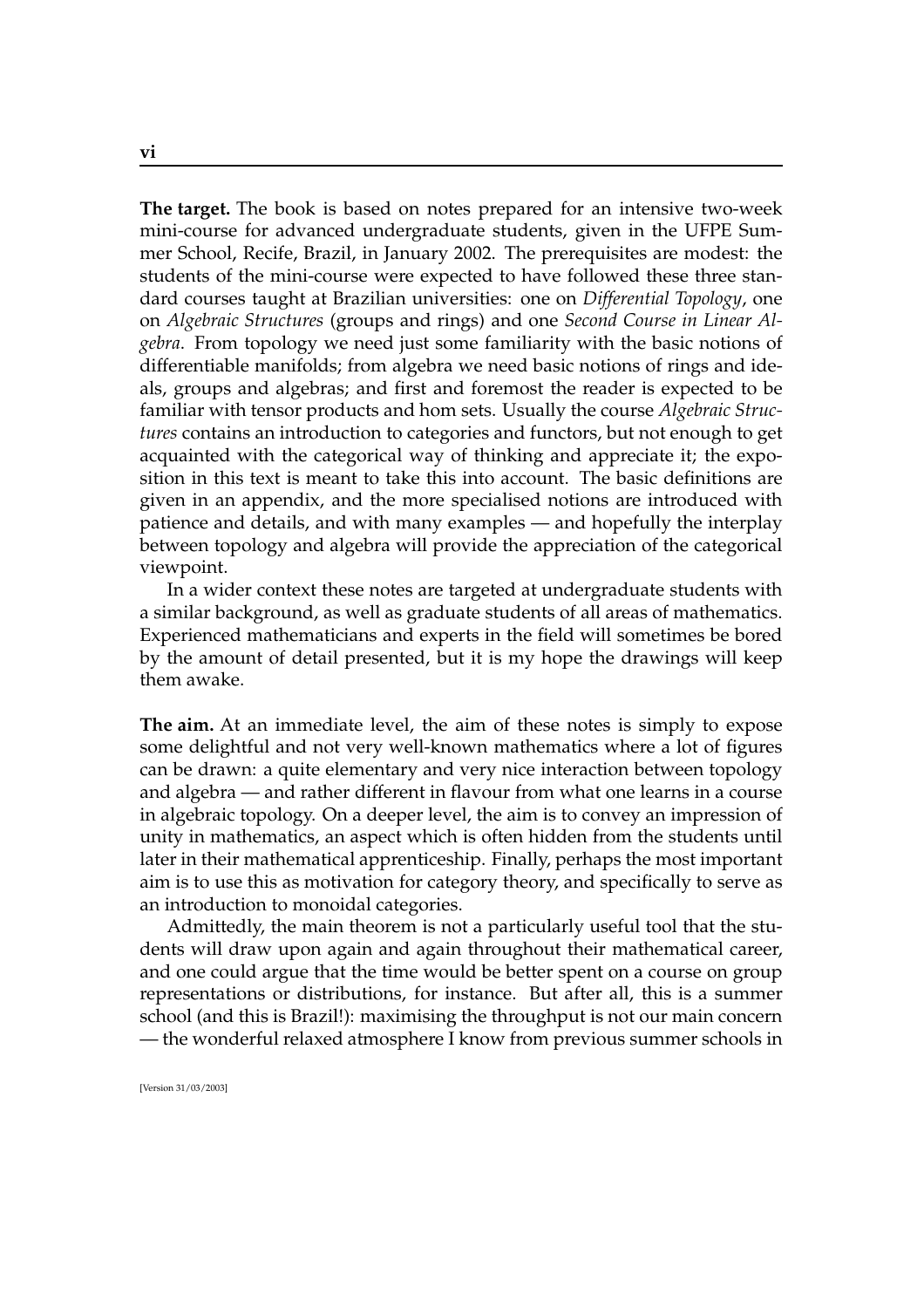Recife is much more important — I hope the students when they go to the beach in the weekend will make drawings of 2D cobordisms in the sand! (I think they wouldn't take orthogonality relations or Fourier transforms with them to the beach. . . )

What the lectures are meant to give the students are rather some techniques and viewpoints, and in the end this categorical perspective reduces the main theorem to a special case of general principles. A lot of emphasis is placed on universal properties, symmetry, distinction between structure and property, distinction between identity and natural isomorphism, the interplay between graphical and algebraic approaches to mathematics — as well as reflection on the nature of the most basic operations of mathematics: multiplication and addition. Getting acquainted with such categorical viewpoints in mathematics is certainly a good investment.

Finally, to be more concrete, the techniques learned in this course should constitute a good primer for going into quantum groups or knot theory.

The source — acknowledgements. The idea of these notes originated in a workshop I led at KTH, Stockholm, in 2000, whose first part was devoted to understanding the paper of Abrams [1] (corresponding more or less to Chapter 1 and 2 of this text). I am thankful for the contributions of the core participants of the workshop: Carel Faber, Helge Måkestad, Mats Boij, and Michael Shapiro, and in particular to Dan Laksov, for many fruitful discussions about Frobenius algebras.

The more categorical viewpoint of Chapter 3 was influenced by the people I work with here in Nice; I am indebted in particular to **André** Hirschowitz and Bertrand Toen. I have also benefited from discussions and e-mail correspondence with Arnfinn Laudal, Göran Fors, Jan Gorski, Jean-Louis Cathélineau, John Baez, and Pedro Ontaneda, all of whom are thanked. I am particularly indebted to Anders Kock, Peter Johnson, and Tom Leinster for many discussions and helpful e-mails, and for carefully reading preliminary versions of the manuscript, pointing out grim errors, annoying inaccuracies, and misprints.

Israel Vainsencher, Joaquim Roé, Ramón Mendoza, and Sérgio Santa Cruz also picked up some misprints — thanks. My big sorrow about these notes is that I don't understand the physics behind it all, in spite of a great effort by José Mourão to explain it to me — I am grateful to him for his patience.

During the redaction of these notes I have reminisced about math classes in primary school, and some of the figures are copied from my very first math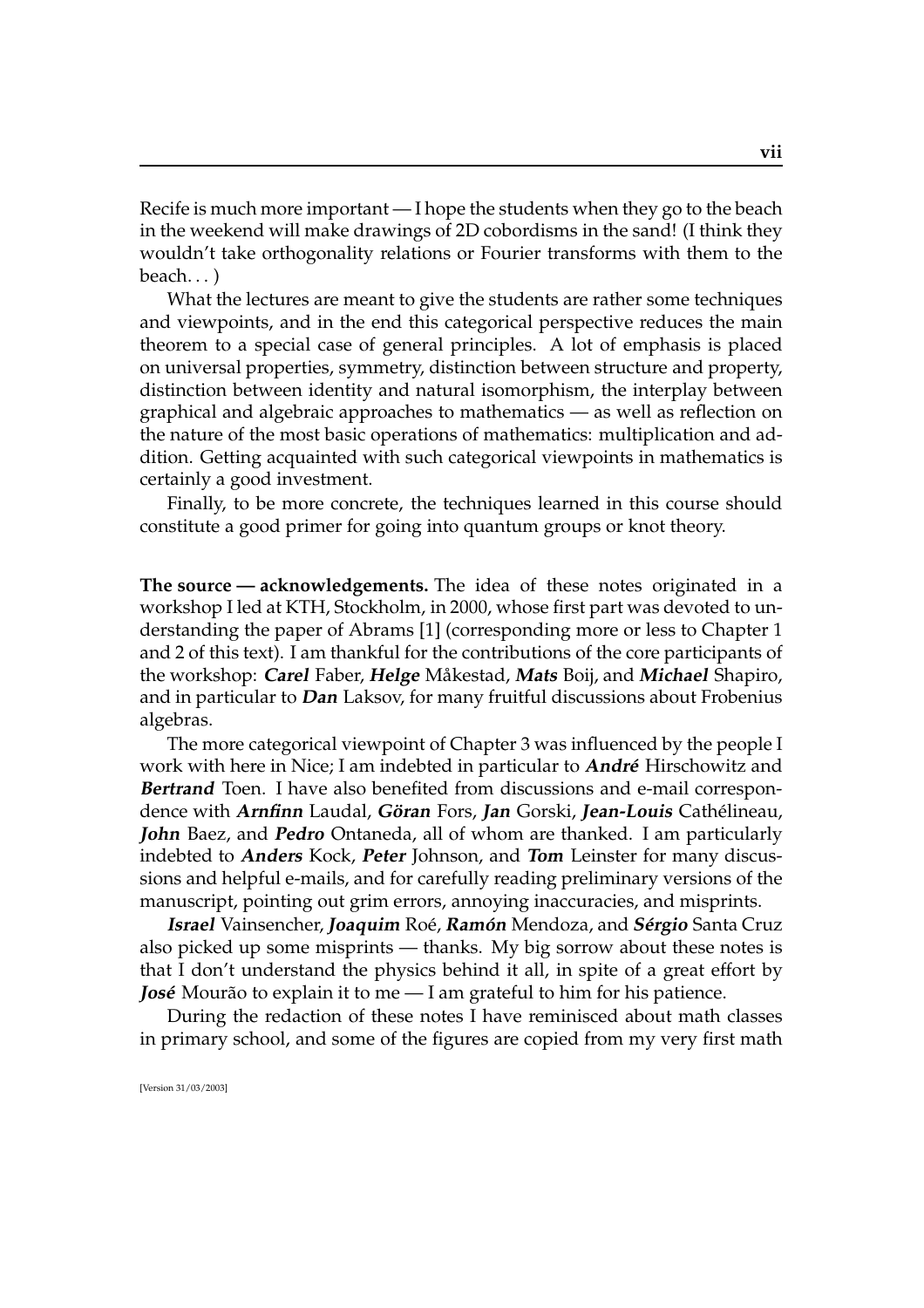books. Let me take the opportunity to thank Marion Kuhlmann and Jørgen Skaftved for the math they taught me when I was a child.

During my work with this subject and specifically with these notes, I have been supported by The National Science Research Council of Denmark, The Nordic Science Research Training Academy NorFA, and (currently) a Marie Curie Fellowship from The European Commission. In neither case was I supposed to spend so much time with Frobenius algebras and topological quantum field theories — it is my hope that these notes, as a concrete outcome of the time spent, do it justice to some extent.

I am indebted to my wife **Andrea** for her patience and support.

Last but not least, I wish to thank the organisers of the Summer School in Recife — in particular Letterio Gatto — for inviting me to give this mini-course, which in addition to being a very dear opportunity to come back to Recife — Voltei, Recife! foi a saudade que me trouxe pelo braço — has also been a welcome incentive to work out the details of this material and learn a lot of mathematics.

Feedback is most welcome. Please point out mathematical errors or misunderstandings, misleading viewpoints, unnecessary pedantry, or things that should be better explained; typos, mispellings, bad English, T<sub>F</sub>X-related issues. I intend to keep a list of errata on my web site.

Recife, January 2002 — Nice, January 2003 JOACHIM KOCK

kock@math.unice.fr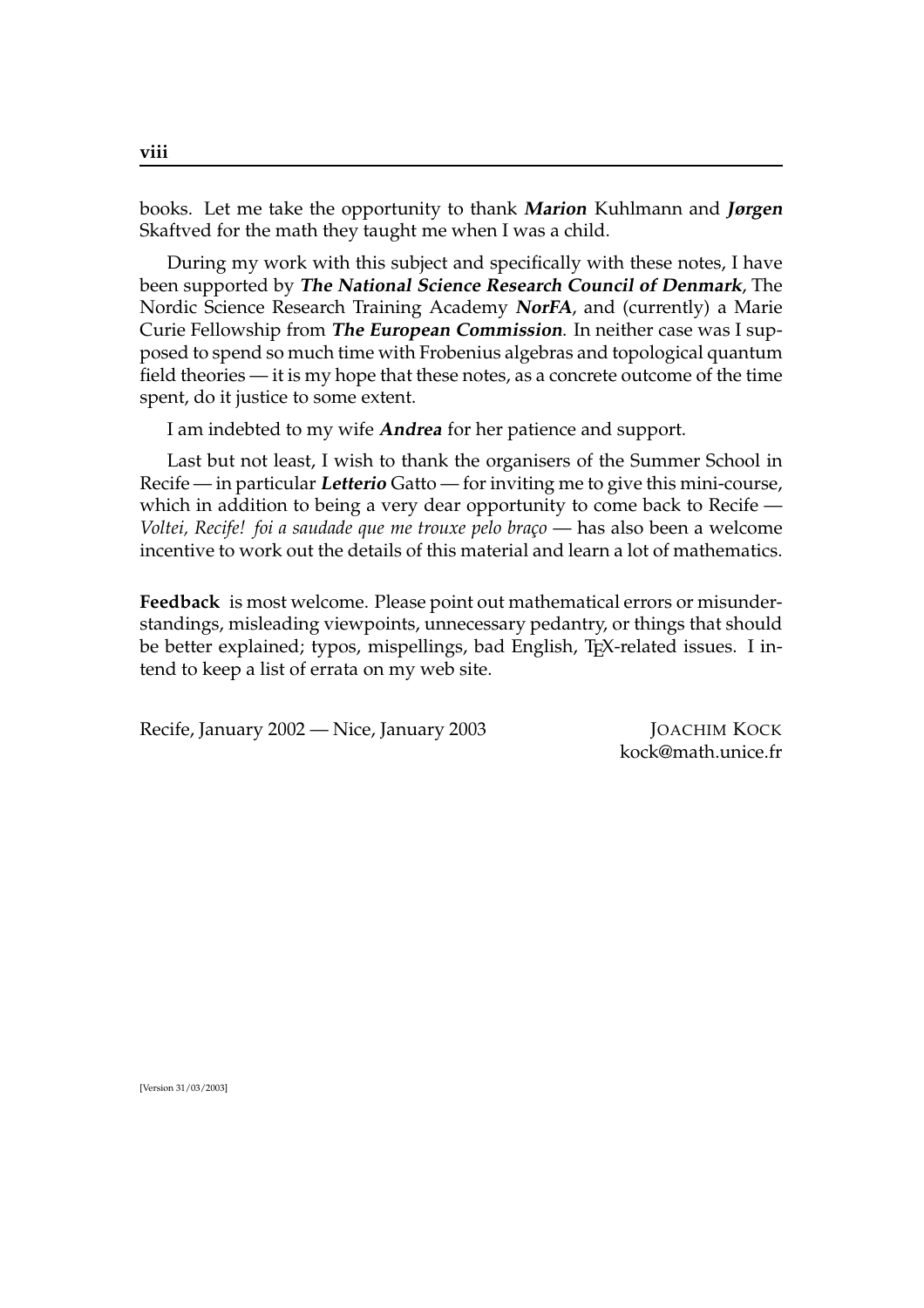## **Contents**

|             | Preface      |                                                                           | v   |  |  |  |
|-------------|--------------|---------------------------------------------------------------------------|-----|--|--|--|
|             |              | <b>General conventions</b>                                                | xii |  |  |  |
|             | Introduction |                                                                           |     |  |  |  |
| $\mathbf 1$ |              | <b>Cobordisms and TQFTs</b>                                               | 9   |  |  |  |
|             |              |                                                                           | 9   |  |  |  |
|             | 1.1          |                                                                           | 10  |  |  |  |
|             |              |                                                                           | 10  |  |  |  |
|             |              |                                                                           | 13  |  |  |  |
|             |              | Some vocabulary from Morse theory                                         | 16  |  |  |  |
|             | 1.2          |                                                                           | 18  |  |  |  |
|             |              |                                                                           | 18  |  |  |  |
|             |              |                                                                           | 22  |  |  |  |
|             |              |                                                                           | 28  |  |  |  |
|             |              |                                                                           | 30  |  |  |  |
|             | 1.3          |                                                                           | 35  |  |  |  |
|             |              |                                                                           | 36  |  |  |  |
|             |              | Identity cobordisms and invertible cobordisms                             | 45  |  |  |  |
|             |              |                                                                           | 50  |  |  |  |
|             |              |                                                                           | 56  |  |  |  |
|             | 1.4          |                                                                           | 58  |  |  |  |
|             |              |                                                                           | 58  |  |  |  |
|             |              |                                                                           | 64  |  |  |  |
|             |              | <b>Relations</b>                                                          | 71  |  |  |  |
|             |              | Relations involving the twist $\dots \dots \dots \dots \dots \dots \dots$ | 75  |  |  |  |
|             |              |                                                                           | 76  |  |  |  |
|             |              |                                                                           |     |  |  |  |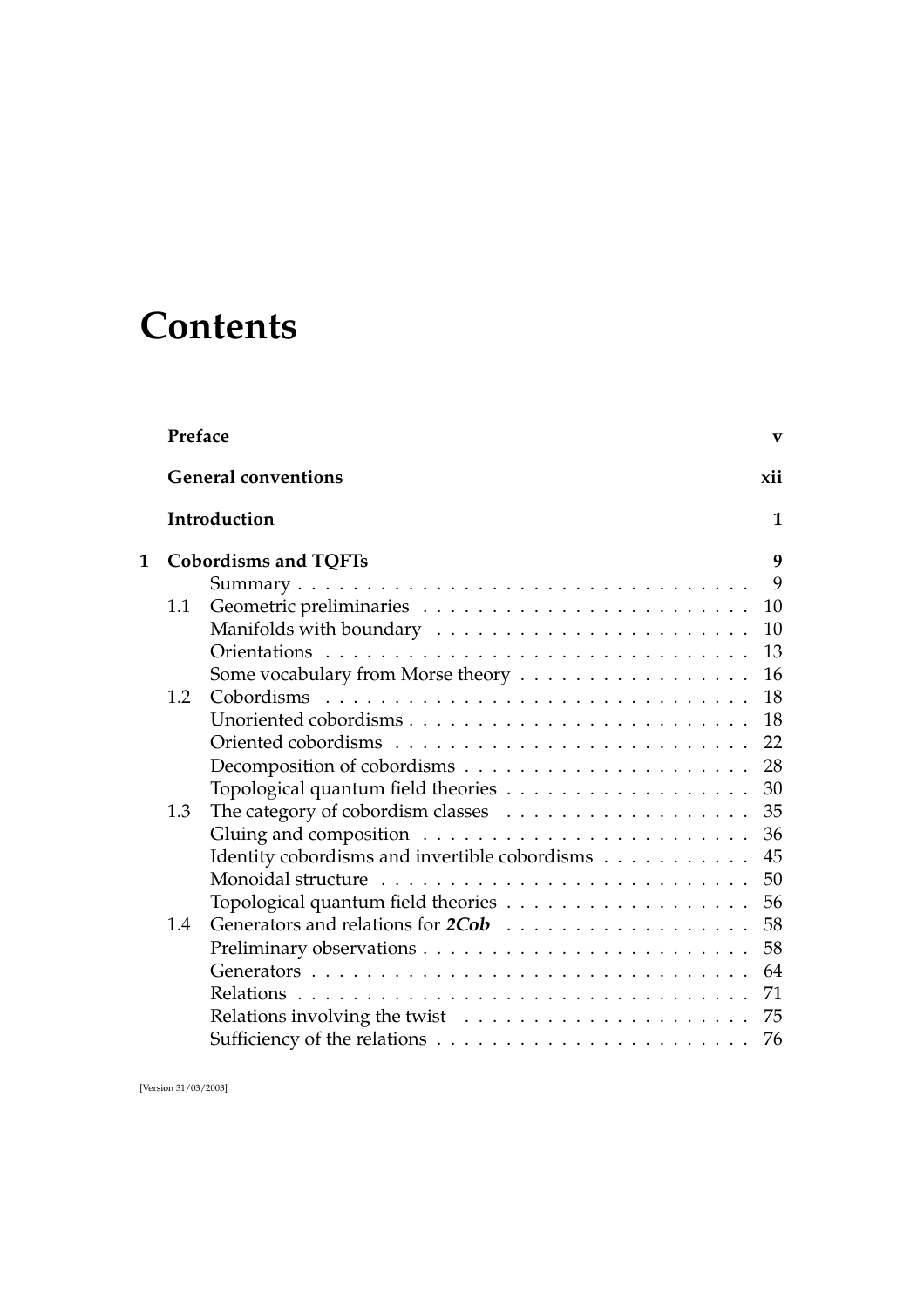| $\overline{2}$ |                  | Frobenius algebras                                                               | 81  |
|----------------|------------------|----------------------------------------------------------------------------------|-----|
|                |                  |                                                                                  | 81  |
|                | 2.1              |                                                                                  |     |
|                |                  |                                                                                  | 82  |
|                |                  |                                                                                  |     |
|                | $2.2\phantom{0}$ | Definition and examples of Frobenius algebras 98                                 |     |
|                |                  |                                                                                  |     |
|                |                  |                                                                                  |     |
|                | 2.3              | Frobenius algebras and comultiplication 110                                      |     |
|                |                  |                                                                                  |     |
|                |                  | Commutativity and cocommutativity 127                                            |     |
|                |                  | Tensor calculus (linear algebra in coordinates) 129                              |     |
|                | 2.4              |                                                                                  |     |
|                |                  | Frobenius algebra homomorphisms 137                                              |     |
|                |                  | Tensor products of Frobenius algebras 138                                        |     |
|                |                  |                                                                                  |     |
|                |                  |                                                                                  |     |
| 3              |                  | Monoids and monoidal categories                                                  | 145 |
|                |                  |                                                                                  |     |
|                | 3.1              |                                                                                  |     |
|                |                  |                                                                                  |     |
|                |                  |                                                                                  |     |
|                |                  |                                                                                  |     |
|                |                  | Monoid actions and representations 154                                           |     |
|                | 3.2              |                                                                                  |     |
|                |                  |                                                                                  |     |
|                |                  |                                                                                  |     |
|                |                  | Examples of monoidal categories and functors 165                                 |     |
|                |                  |                                                                                  |     |
|                |                  |                                                                                  |     |
|                | 3.3              | Frobenius algebras and 2D topological quantum field theories 179                 |     |
|                | 3.4              |                                                                                  |     |
|                |                  |                                                                                  |     |
|                |                  |                                                                                  |     |
|                |                  |                                                                                  |     |
|                |                  | The symmetric equivalent: finite cardinals $\dots \dots \dots \dots \dots \dots$ |     |
|                |                  |                                                                                  |     |
|                | 3.5              | Monoids in monoidal categories, and monoidal functors from $\Delta$ . 206        |     |
|                |                  |                                                                                  |     |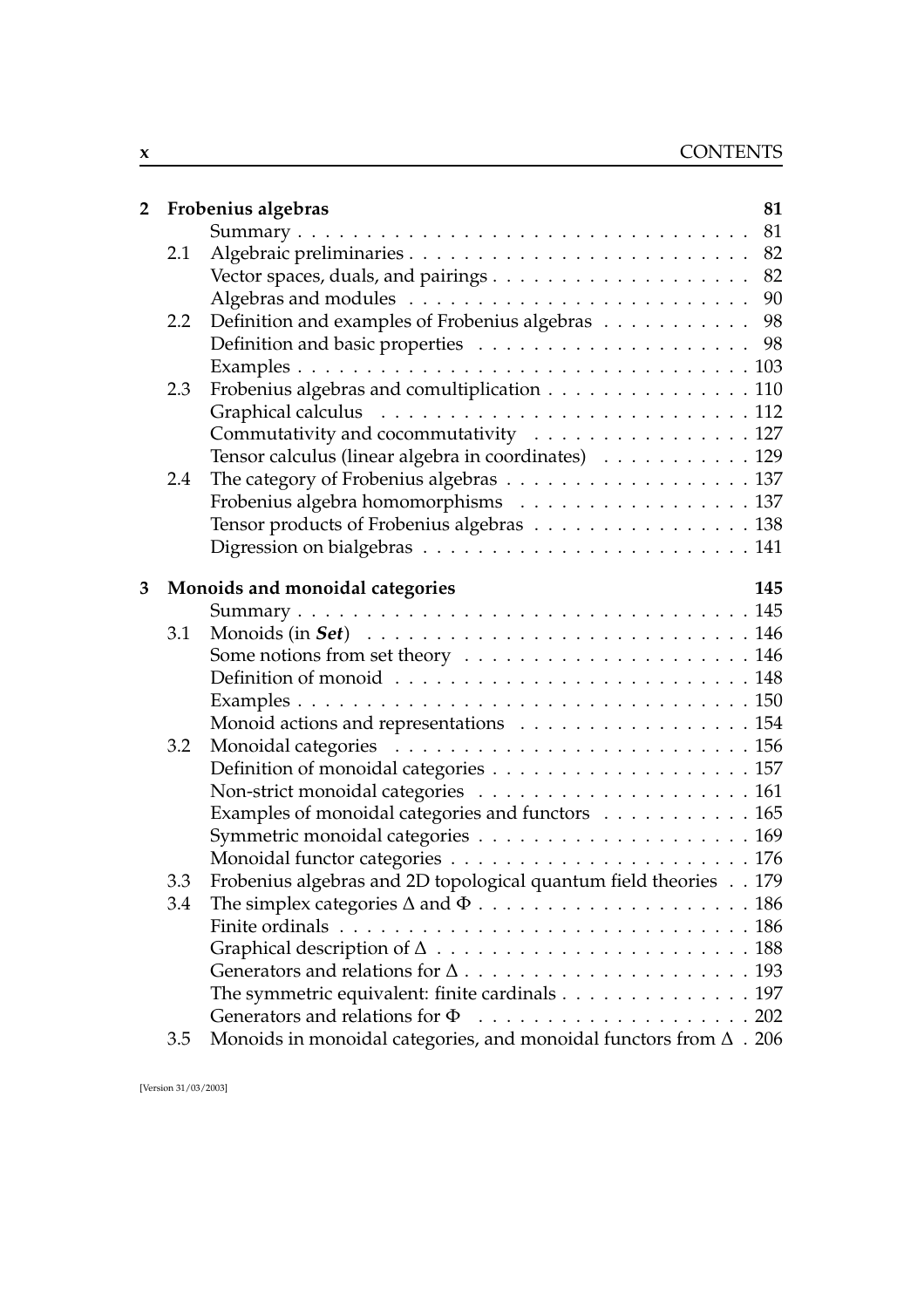| Monoidal functors from the simplex category 214<br>3.6       |  |  |     |  |
|--------------------------------------------------------------|--|--|-----|--|
| Frobenius objects, Frobenius algebras, and 2D cobordisms 225 |  |  |     |  |
| Appendix: Vocabulary from category theory                    |  |  | 235 |  |
|                                                              |  |  |     |  |
|                                                              |  |  |     |  |
|                                                              |  |  |     |  |
| <b>Bibliography</b>                                          |  |  |     |  |
| Index                                                        |  |  |     |  |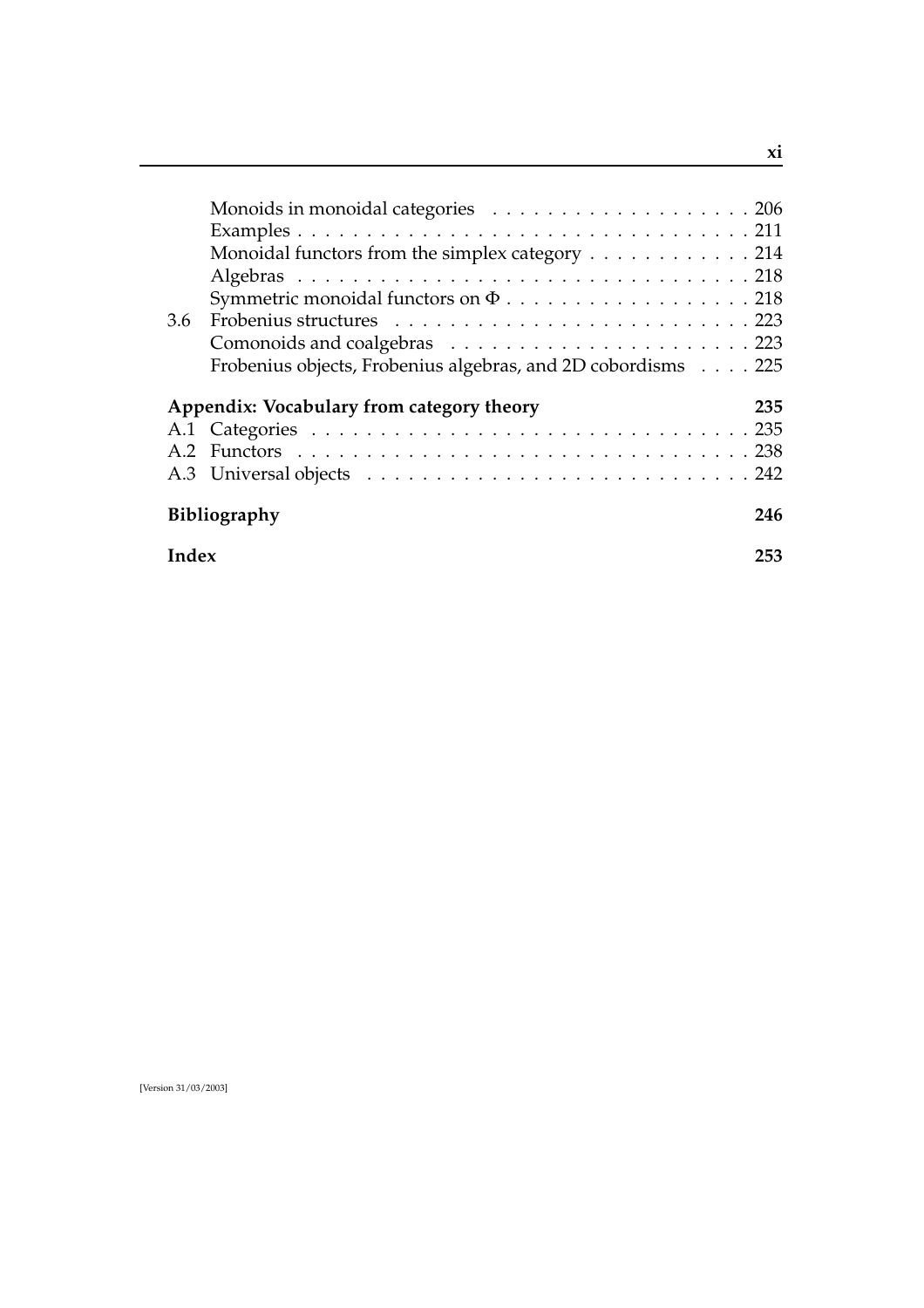#### General conventions

We consistently write composition of functions (or arrows) from the left to the right: given functions (or arrows)

$$
X \xrightarrow{f} Y \xrightarrow{g} Z
$$

we denote the composite  $fg$ . Similarly, we put the symbol of a function to the right of its argument, writing for example

$$
f: X \longrightarrow Y
$$

$$
x \longmapsto xf.
$$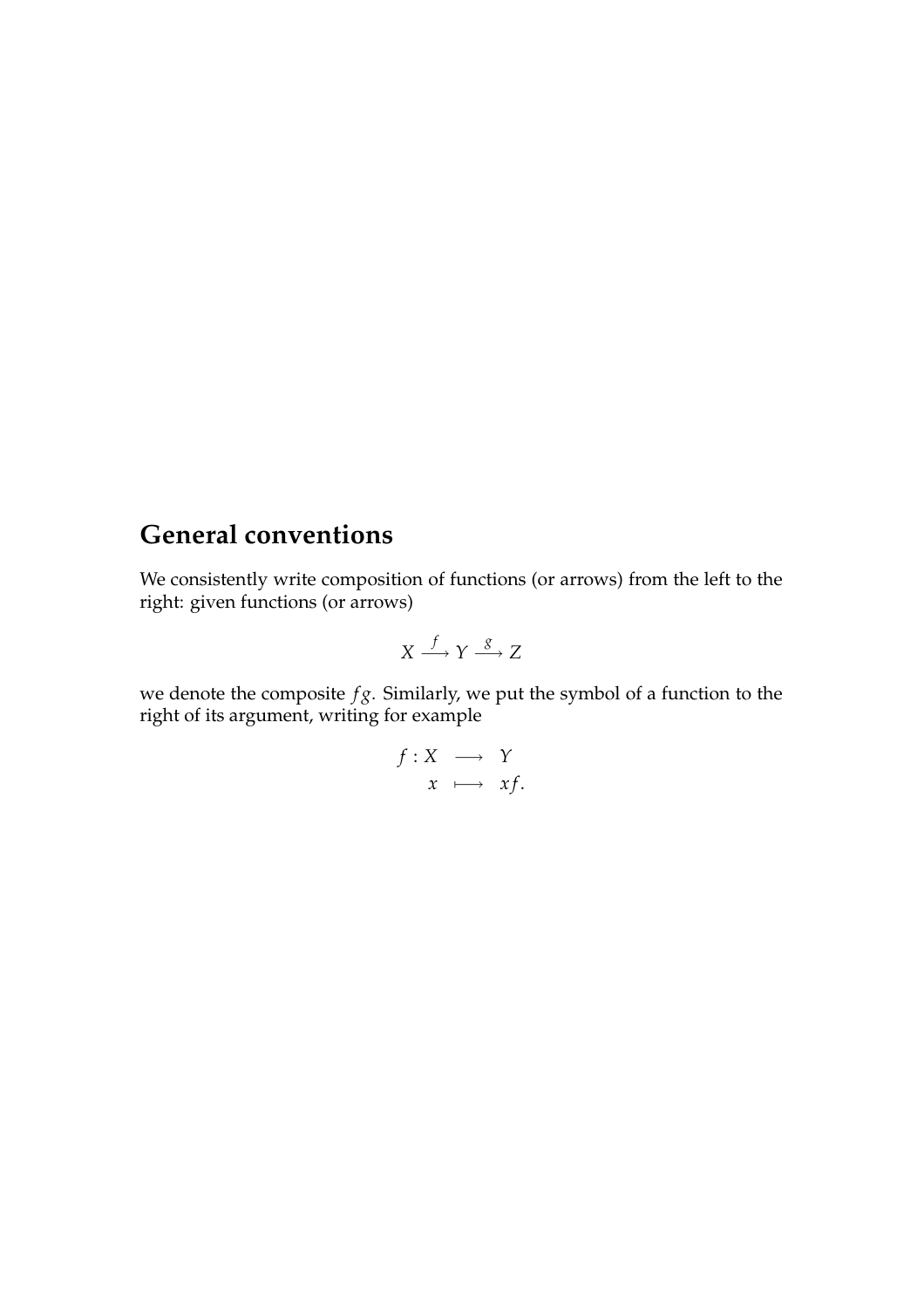### Introduction

In this Introduction we briefly explain the words of the title of these notes, give a sketch of what we are going to do with these notions, and outline the viewpoint we will take in order to understand the structures. In the course of this introduction a lot of other words will be used which are probably no more familiar than those they are meant to explain — but don't worry: in the main text, all these words are properly defined and carefully explained. . .

0.0.1 Frobenius algebras. A Frobenius algebra is a finite-dimensional algebra equipped with a nondegenerate bilinear form compatible with the multiplication. (Chapter 2 is all about Frobenius algebras.) Examples are matrix rings, group rings, the ring of characters of a representation, and artinian Gorenstein rings (which in turn include cohomology rings, local rings of isolated hypersurface singularities. . . )

In algebra and representation theory such algebras have been studied for a century, along with various related notions — see Curtis-Reiner [15].

0.0.2 Frobenius structures. During the past decade, Frobenius algebras have shown up in a variety of topological contexts, in theoretical physics and in computer science. In physics, the main scenery for Frobenius algebras is that of topological quantum field theory, which in its axiomatisation amounts to a precise mathematical theory. In computer science, Frobenius algebras arise in the study of flowcharts, proof nets, circuit diagrams. . .

In any case, the reason Frobenius algebras show up is that it is essentially a topological structure: it turns out the axioms for a Frobenius algebra can be given completely in terms of graphs — or as we shall do, in terms of topological surfaces.

Frobenius algebras are just algebraic representations of this structure — the goal of these notes is to make all this precise. We will focus on topological quantum field theories — and in particular on dimension 2. This is by far the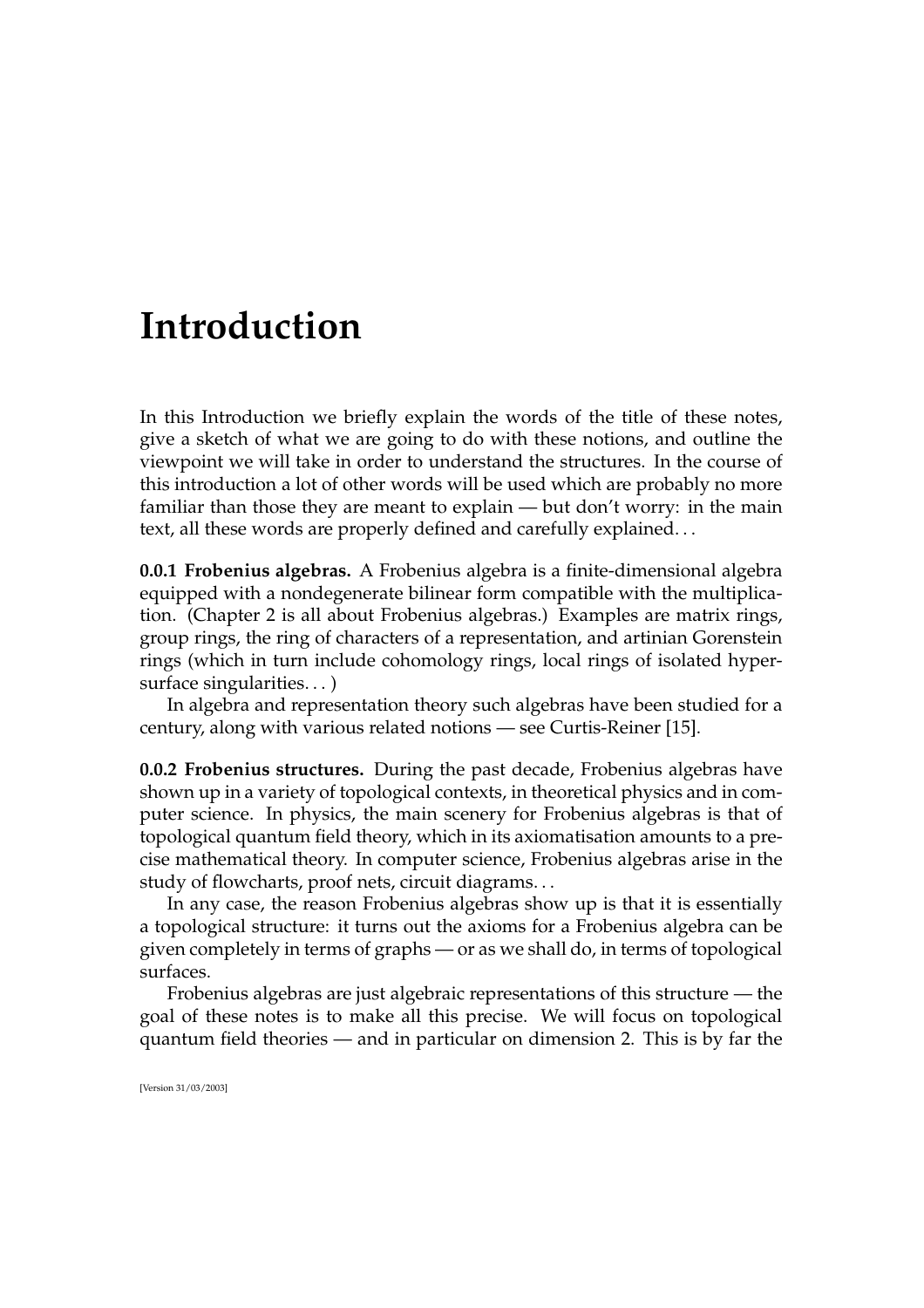best picture of the Frobenius structures since the topology is explicit, and since there is no additional structure to complicate things. In fact, the main theorem of these notes states that there is an equivalence of categories between that of 2D TQFTs and that of commutative Frobenius algebras.

(There will be no further mention of computer science in these notes.)

0.0.3 Topological quantum field theories. In the axiomatic formulation (due to M. Atiyah [5]), an *n*-dimensional topological quantum field theory is a rule  $\mathscr A$ which to each closed oriented manifold  $\Sigma$  (of dimension  $n - 1$ ) associates a vector space  $\Sigma \mathscr{A}$ , and to each oriented *n*-manifold whose boundary is  $\Sigma$  associates a vector in  $\Sigma \mathcal{A}$ . This rule is subject to a collection of axioms which express that topologically equivalent manifolds have isomorphic associated vector spaces, and that disjoint unions of manifolds go to tensor products of vector spaces, etc.

0.0.4 Cobordisms. The clearest formulation is in categorical terms: first one defines a category of cobordisms  $nCob$ : the objects are closed oriented  $(n - 1)$ manifolds, and an arrow from  $\Sigma$  to  $\Sigma'$  is an oriented *n*-manifold M whose 'inboundary' is  $\Sigma$  and whose 'out-boundary' is  $\Sigma'$ . (The cobordism M is defined up to diffeomorphism rel the boundary.) The simplest example of a cobordism is the cylinder  $\Sigma \times I$  over a closed manifold  $\Sigma$  — say a circle. It is a cobordism from one copy of  $\Sigma$  to another.

Here is a drawing of a cobordism from the union of two circles to one circle



Composition of cobordisms is defined by gluing together the underlying manifolds along common boundary components; the cylinder  $\Sigma \times I$  is the identity arrow on Σ. The operation of taking disjoint union of manifolds and cobordisms gives this category monoidal structure — more about monoidal categories later. On the other hand, the category **Vect**<sub>k</sub> of vector spaces is monoidal under tensor products.

Now the axioms amount to saying that a TQFT is a (symmetric) monoidal functor from  $nCob$  to Vect<sub>k</sub>. This is also called a linear representation of  $nCob$ .

So what does this have to do with Frobenius algebras? Before we come to the relation between Frobenius algebras and 2D TQFTs, let us make a couple of remarks on the motivation for TQFTs.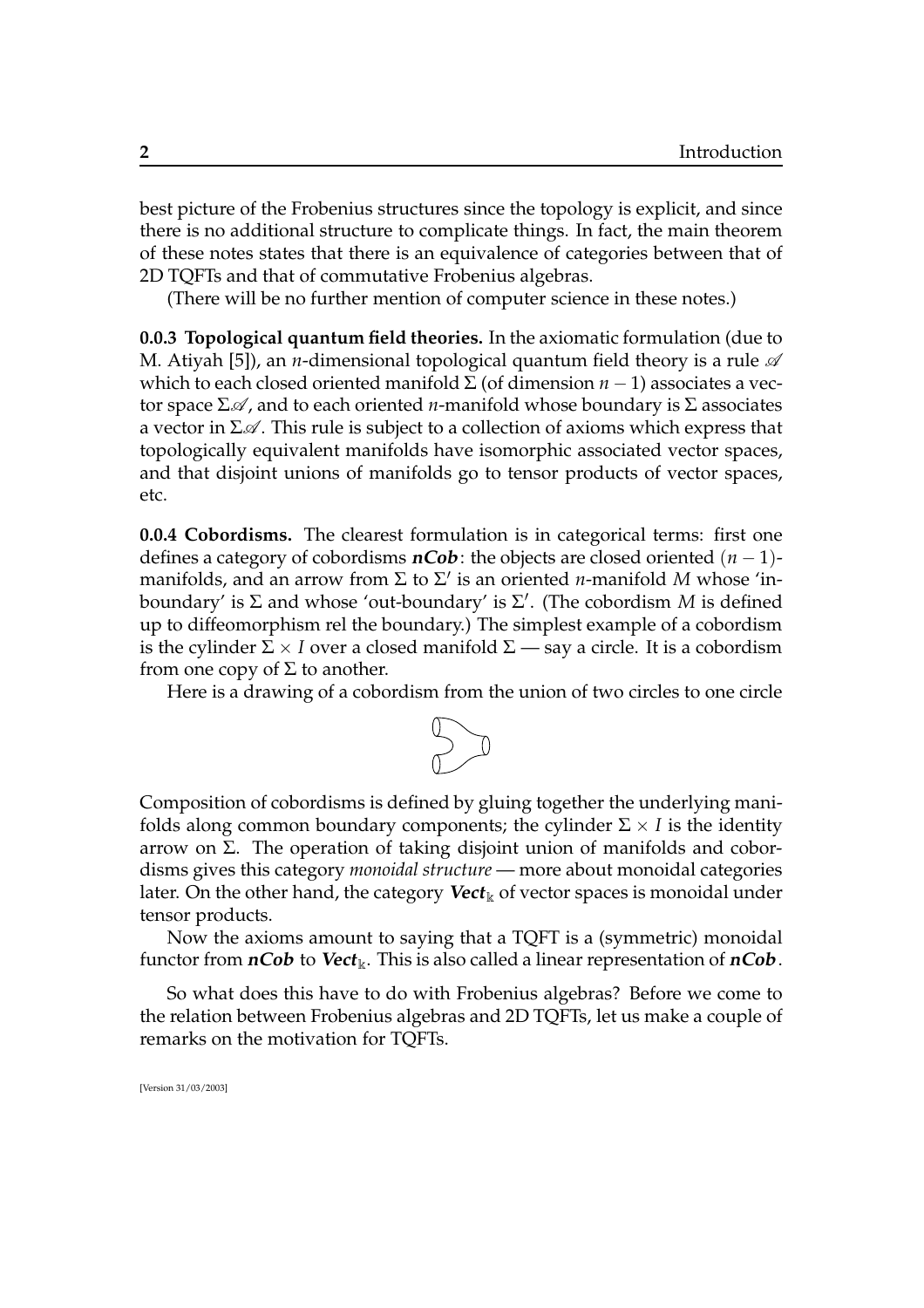0.0.5 Physical interest in TQFTs comes mainly from the observation that TQFTs possess certain features one expects from a theory of quantum gravity. It serves as a baby model in which one can do calculations and gain experience before embarking on the quest for the full-fledged theory, which is expected to be much more complicated. Roughly, the closed manifolds represent space, while the cobordisms represent space-time. The associated vector spaces are then the state spaces, and an operator associated to a space-time is the time-evolution operator (also called transition amplitude, or Feynman path integral). That the theory is topological means that the transition amplitudes do not depend on any additional structure on space-time (like riemannian metric or curvature), but only on the topology. In particular there is no time-evolution along cylindrical space-time. That disjoint union goes to tensor product expresses the common principle in quantum mechanics that the state space of two independent systems is the tensor product of the two state spaces.

(No further explanation of the relation to physics will be given — the author of these notes recognises he knows nearly nothing of this aspect. The reader is referred to Dijkgraaf [17] or Barrett [11], for example.)

0.0.6 Mathematical interest in TQFTs stems from the observation that they produce invariants of closed manifolds: an  $n$ -manifold without boundary is a cobordism from the empty  $(n - 1)$ -manifold to itself, and its image under  $\mathscr A$ is therefore a linear map  $\mathbb{k} \to \mathbb{k}$ , i.e., a scalar. It was shown by E. Witten how TQFT in dimension 3 is related to invariants of knots and the Jones polynomial — see Atiyah [6].

The viewpoint of these notes is different however: instead of developing TQFTs in order to describe and classify manifolds, we work in dimension 2 where a complete classification of surfaces already exists; we then use this classification to describe TQFTs!

0.0.7 Cobordisms in dimension 2. In dimension 2, 'everything is known': since surfaces are completely classified, one can also describe the cobordism category completely. Every cobordism is obtained by composing the following basic building blocks (each with the in-boundary drawn to the left):



Two cobordisms are equivalent if they have the same genus and the same number of in- and out-boundaries. This gives a bunch of relations, and a complete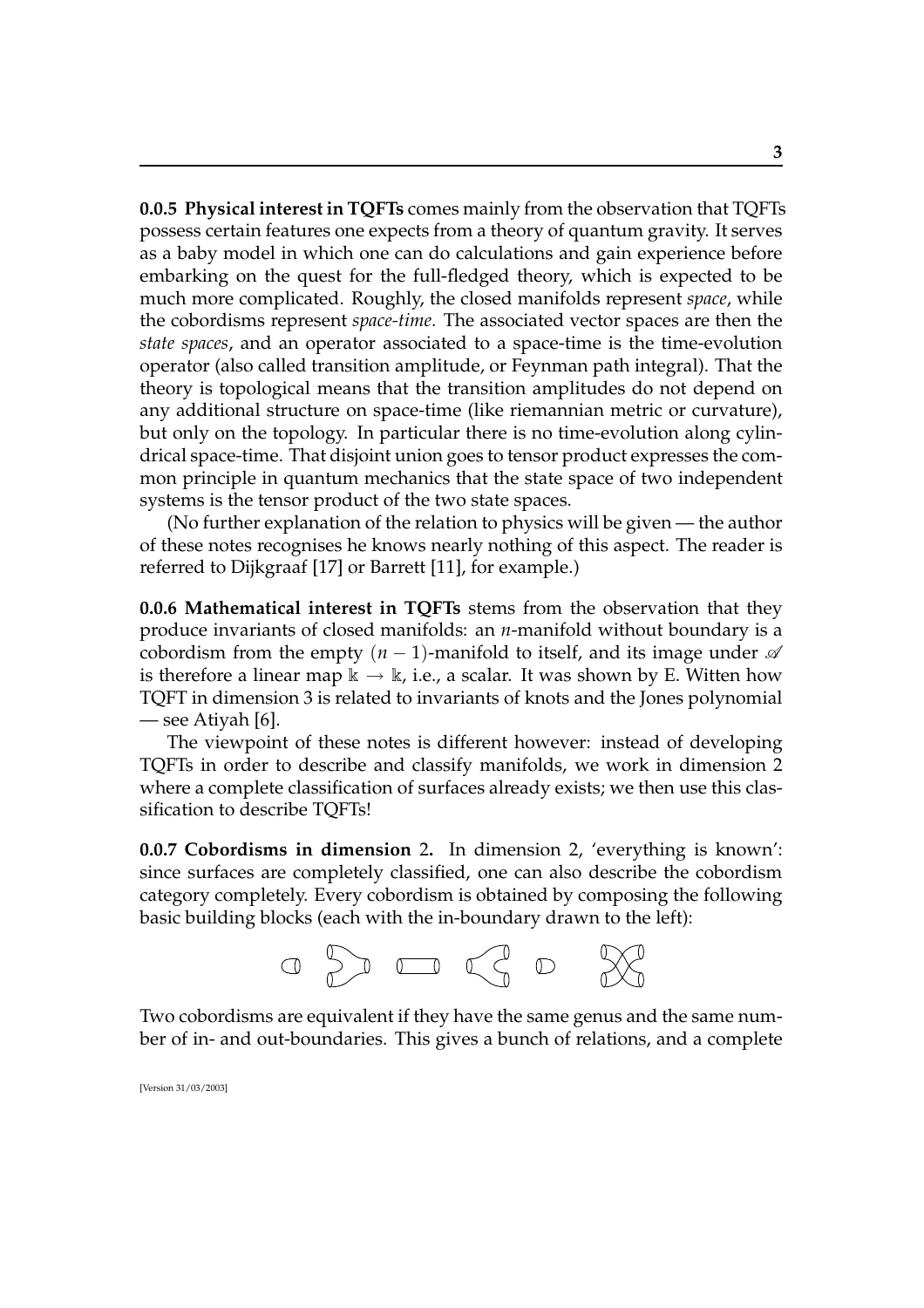description of the monoidal category **2Cob** in terms of generators and relations. Here are two examples of relations that hold in **2Cob**:



These equations express that certain surfaces are topologically equivalent rel the boundary.

0.0.9 Topology of some basic algebraic operations. Some very basic principles are in play here: 'creation', 'coming together', 'splitting up', 'annihilation'. These principles have explicit mathematical manifestations as algebraic operations:

| Principle    | Feynman diagram | 2D cobordism | Algebraic operation (in a $\mathbb k$ -algebra A) |                             |
|--------------|-----------------|--------------|---------------------------------------------------|-----------------------------|
| merging      |                 |              | multiplication                                    | $A \otimes A \rightarrow A$ |
| creation     |                 |              | unit                                              | $\mathbb{k} \to A$          |
| splitting    |                 |              | comultiplication                                  | $A \rightarrow A \otimes A$ |
| annihilation |                 |              | counit                                            | $A \to \mathbb{k}$          |

Note that in the intuitive description there is a notion of time involved which accounts for the distinction between coming-together and splitting-up — or perhaps 'time' is too fancy a word, but at least there is a notion of start and finish. Correspondingly, in the algebraic or categorical description the notion of morphism involves a direction: morphisms are arrows, and they have well-defined source and target.

It is an important observation from category theory that many algebraic structures admit descriptions purely in terms of arrows (instead of referring to elements) and commutative diagrams (instead of equations among elements). In particular, this is true for the notion of an algebra: an algebra is a vector space A equipped with two maps  $A \otimes A \rightarrow A$  and  $\Bbbk \rightarrow A$ , satisfying the associativity axiom and the unit axiom. Now according to the above dictionary, the lefthand relation of (0.0.8) is just the topological expression of associativity! Put in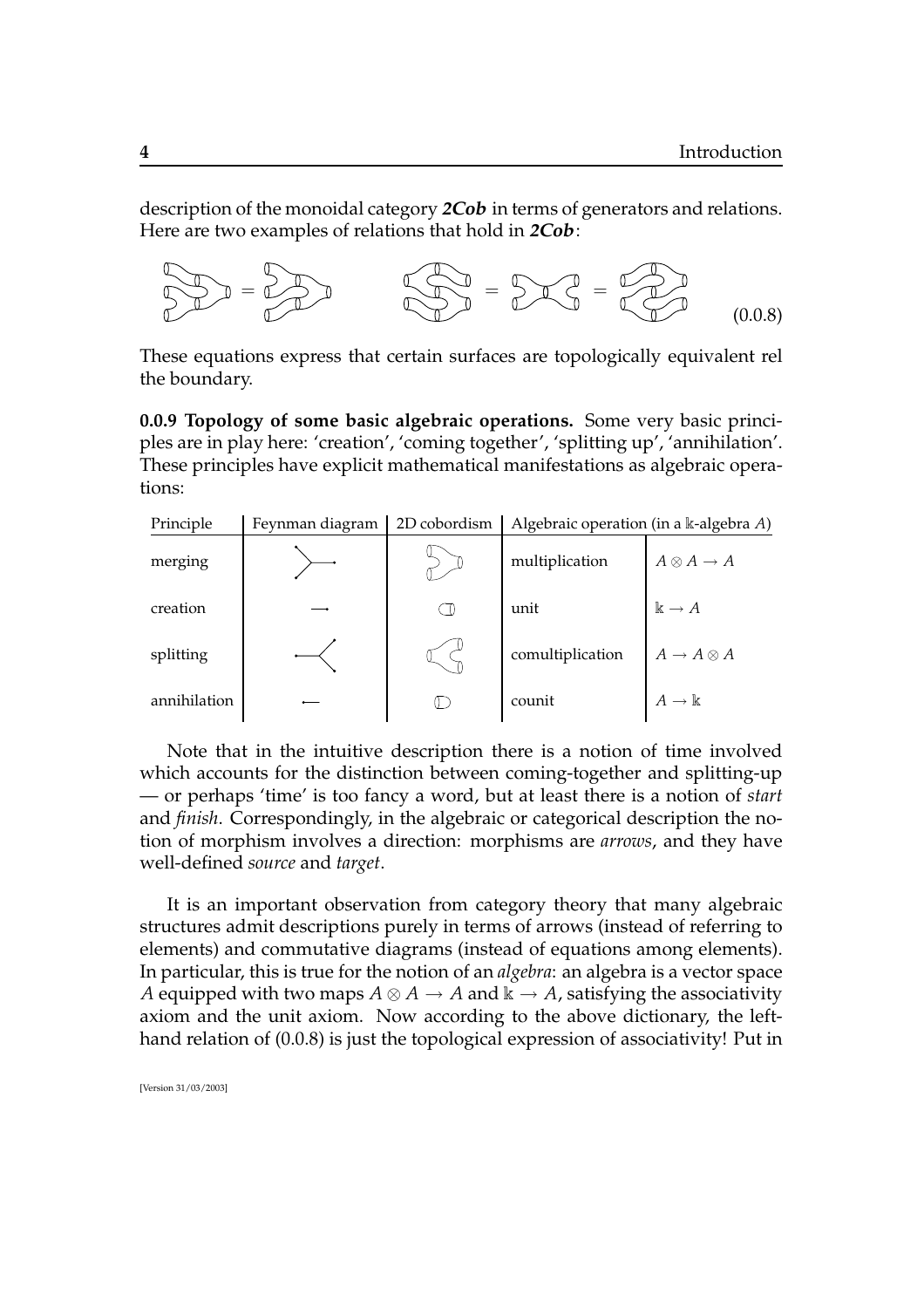other words, the associativity equation has topological content: it expresses the topological equivalence of two surfaces (or two graphs).

It gives sense to other operations, like merging (or splitting) three particles: it makes no difference whether we first merge two of them and then merge the result with the third, or whether we merge the last two with the first. From the viewpoint of graphs, the basic axiom (equivalent to 0.0.8) is that two vertices can move past each other:



0.0.10 Frobenius algebras. In order to relate this to Frobenius algebras the definition given in the beginning of this Introduction is not the most convenient. It turns out one can characterise Frobenius algebras like this: It is an algebra (multiplication denoted  $\gg$ ) which is simultaneously a *coalgebra* (comultiplication denoted  $\leq 0$  with a certain compatibility condition between  $\geq 0$  and  $\leq 0$ . This compatibility condition is exactly the right-hand relation drawn in (0.0.8). (Note that by the dictionary, this is just a graphical expression of a precise algebraic requirement). In fact, the relations that hold in **2Cob** correspond precisely to the axioms of a commutative Frobenius algebra. This comparison leads to the main theorem:

**0.0.11 Theorem.** There is an equivalence of categories

$$
2TQFT \simeq cFA,
$$

given by sending a TQFT to its value on the circle (the unique closed connected 1 manifold).

So in this sense, we can say, if we want, that Frobenius algebras are the same thing as linear representations of 2Cob.

The idea of the proof is this: let A be the image of the circle, under a TQFT  $\mathscr{A}$ . Now  $\mathscr{A}$  sends each of the generators of **2Cob** to a linear map between tensor powers of A, just as tabulated above. The relations which hold in **2Cob** are preserved by  $\mathscr A$  (since  $\mathscr A$  by definition is a monoidal functor) and in its target category Vect they translate into the axioms for a commutative Frobenius algebra! (Conversely, every commutative Frobenius algebra can be used to define a 2-dimensional TQFT.)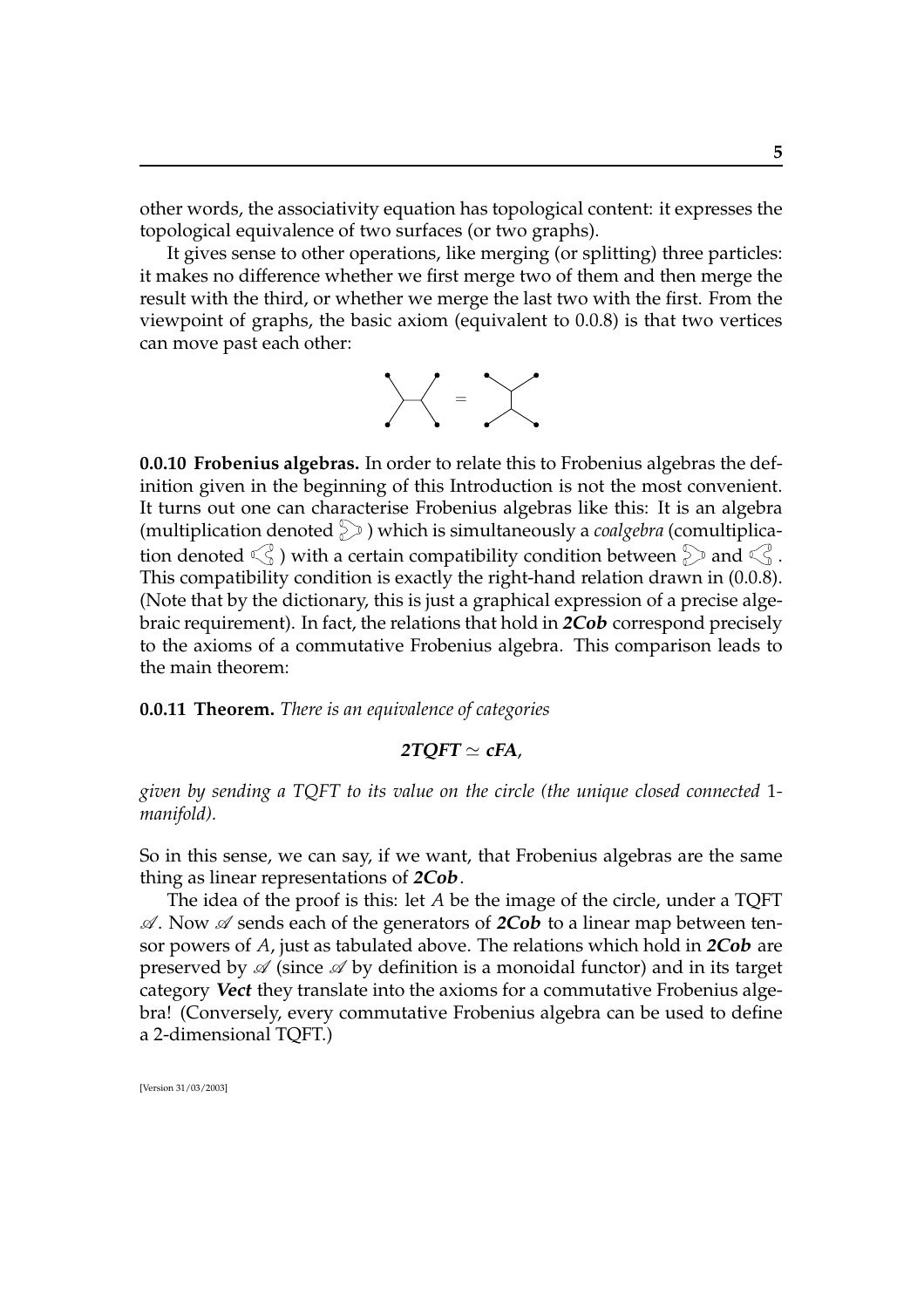0.0.12 Monoidal categories. As mentioned, just in order to define the category **TQFT** we need the notion of monoidal categories. In fact, monoidal categories is the good framework to understand all the concepts described above. The notion of associative multiplication with unit is precisely what the abstract concept of monoid encodes — and monoids live in monoidal categories.

The prime example of a monoidal category is the category  $Vect_{\mathbb{k}}$  of vector spaces and tensor products, with the ground field as neutral object. In general a monoidal category is a category equipped with some sort of 'product' like ⊗ or II, satisfying certain properties. This 'product' serves as background for defining the multiplication maps, i.e., defining monoids: a monoid in (Vect<sub>k</sub>,  $\otimes$ , k) is precisely a k-algebra A, since the multiplication map is described as a k-linear map  $A \otimes A \rightarrow A$ , etc. Another example of a monoid is the circle in **2Cob**...

0.0.13 The simplex category  $\Delta$  and what it means to monoids and algebras. There is a little monoidal category which bears some similarity with 2Cob: the simplex category  $\Delta$  is roughly the category of finite ordered sets and orderpreserving maps. It is a monoidal category under disjoint union. To be more precise, the objects of  $\Delta$  are  $\mathbf{n} = \{0, 1, 2, \dots, n - 1\}$ , one for each  $n \in \mathbb{N}$ , and the arrows are the maps  $f : \mathbf{m} \to \mathbf{n}$  such that  $i \leq j \Rightarrow if \leq jf$ . There are several other descriptions of this important category — one is in graphical terms, and reveals it as a subcategory of **2Cob**. The object 1 is a monoid in  $\Delta$ , and in a sense ∆ is the smallest possible monoidal category which contains a nontrivial monoid. In fact the following universal property is shown to hold: every monoid in any monoidal category V is the image of 1 under a unique monoidal functor  $\Delta \to V$ . This is to say that  $\Delta$  is the free monoidal category containing a monoid. In particular, k-algebras can be interpreted as 'linear representations' of ∆.

Observing that  $\Delta$  can be described graphically, we see that this result is of exactly the same type as our Main Theorem.

0.0.14 Frobenius objects. Once we have taken the step of abstraction from kalgebras to monoids in an arbitrary monoidal category, it is straightforward to define the notion of Frobenius object in a monoidal category: it is an object equipped with four maps as those listed in the table, and with the compatibility condition expressed in 0.0.8. In certain monoidal categories, called symmetric, it makes sense to ask whether a monoid or a Frobenius object is commutative, and of course these notions are defined in such a way that commutative Frobenius objects in **Vect**<sub>k</sub> are precisely commutative Frobenius algebras.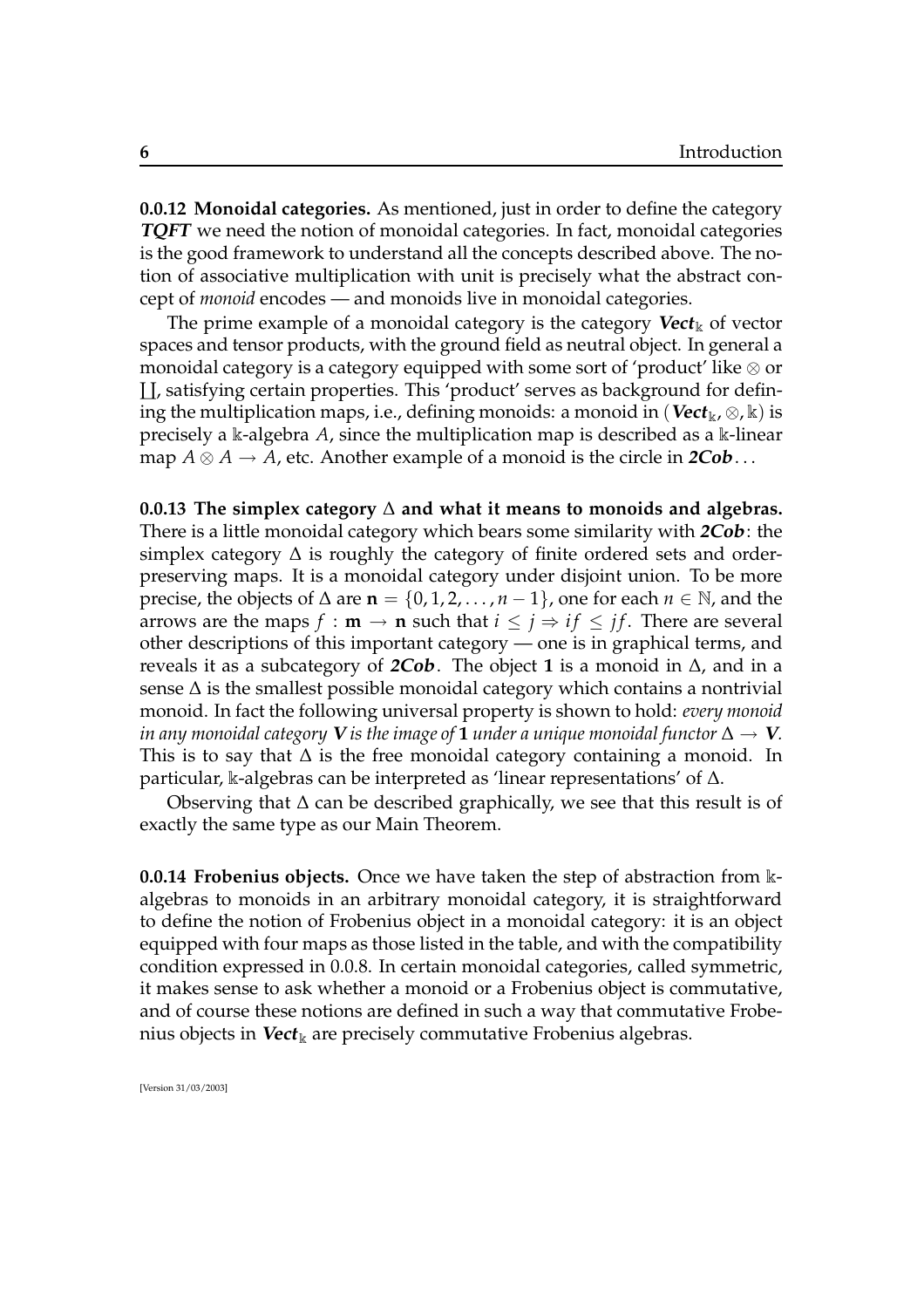0.0.15 Universal Frobenius structure. With these general notions, it is immediate to generalise the Theorem: all the arguments of the proof do in fact carry over to the setting of an arbitrary (symmetric) monoidal category, and we find that 2Cob is the free symmetric monoidal category containing a commutative Frobenius object. This means that every commutative Frobenius object in any symmetric monoidal category  $V$  is the image of the circle under a unique symmetric monoidal functor from 2Cob.

Since the proof of this result is the same as the proof of the original theorem, this is the natural generality of the statement. The interest in this generality is that it actually includes many natural examples of TQFTs which could not fit into the original definition. For example, in our treatment of Frobenius algebras in Chapter 2 we will see that cohomology rings are Frobenius algebras in a natural way, but typically they are not commutative but only gradedcommutative. For this reason they cannot support a TQFT in the strict sense. But if instead of the usual symmetric monoidal category Vect we take for example the category of graded vector spaces with 'super-symmetry' structure, then all cohomology rings can support a TQFT (of this slightly generalised sort).

It is the good generalised version of the main theorem that makes this clear. In many sources on TQFTs, the questions of symmetry are swept under the carpet and the point about 'super-symmetric' TQFTs is missed.

In these notes, the whole question of symmetry is given a rather privileged rôle. The difficult thing about symmetry is to avoid mistaking it for identity! For example, for the cartesian product  $\times$  (which is an important example of a monoidal structure), it is *not* true that  $X \times Y = Y \times X$ . What is true is that there is a natural isomorphism between the two sets (or spaces). Similar observations are due for disjoint union  $\prod$ , and tensor product  $\otimes \ldots$  While it requires some pedantry to treat symmetry properly, it is necessary in order to understand the super-symmetric examples just mentioned.

0.0.16 Organisation of these notes. The notes are divided into three chapters each of which should be read before the others! The first chapter is about topology: cobordisms and TQFTs; Chapter 2 is about algebra — Frobenius algebras; and Chapter 3 is mostly category theory. The reader is referred to the Table of Contents for more details on where to find what.

Although the logical order of the material is not completely linear, hopefully the order is justified pedagogically: We start with geometry! — the concrete and palpable — and then we gradually proceed to more abstract subjects,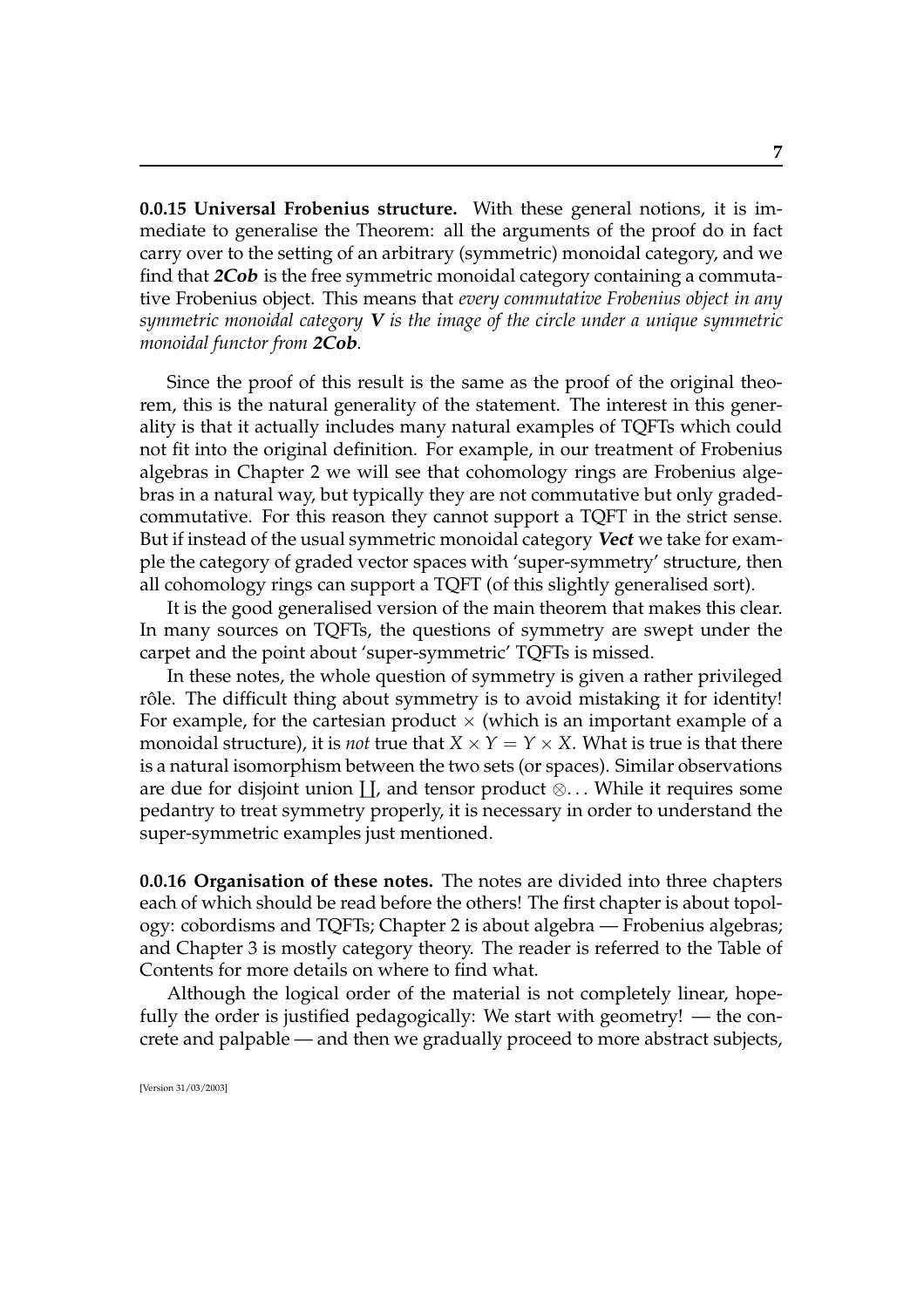(or should we say: more abstract aspects of our subject), helped by drawings and intuition provided by the geometry. With the experience gained with these investigations we get ready to try to understand the abstract structures behind. The ending is about very abstract concepts and objects with universal properties, but we can cope with that because we know the underlying geometry — in fact we show that this very abstract thing with that universal property is precisely the cobordism category we described so carefully in Chapter 1.

0.0.17 Exercises. Each section ends with a collection of exercises of varying level and interest. Most of them are really easy, and the reader is encourages to do them all. A few of them are considered less straightforward and have been marked with a star.

0.0.18 Further reading. My big sorrow about these notes is that I don't understand the physical background or interpretation of TQFTs. The physically inclined reader must resort to the existing literature, for example Atiyah's book [6] or the notes of Dijkgraaf [17]. I would also like to recommend John Baez's web site [8], where a lot of references can be found.

Within the categorical viewpoint, an important approach to Frobenius structures which has not been touched upon is the 2-categorical viewpoint, in terms of monads and adjunctions. This has recently been exploited to great depth by Müger [39]. Again, a pleasant introductory account is given by Baez [8], TWF 174 (and 173).

Last but not least, I warmly recommend the lecture notes of Quinn [43], which are detailed and go in depth with concrete topological quantum field theories.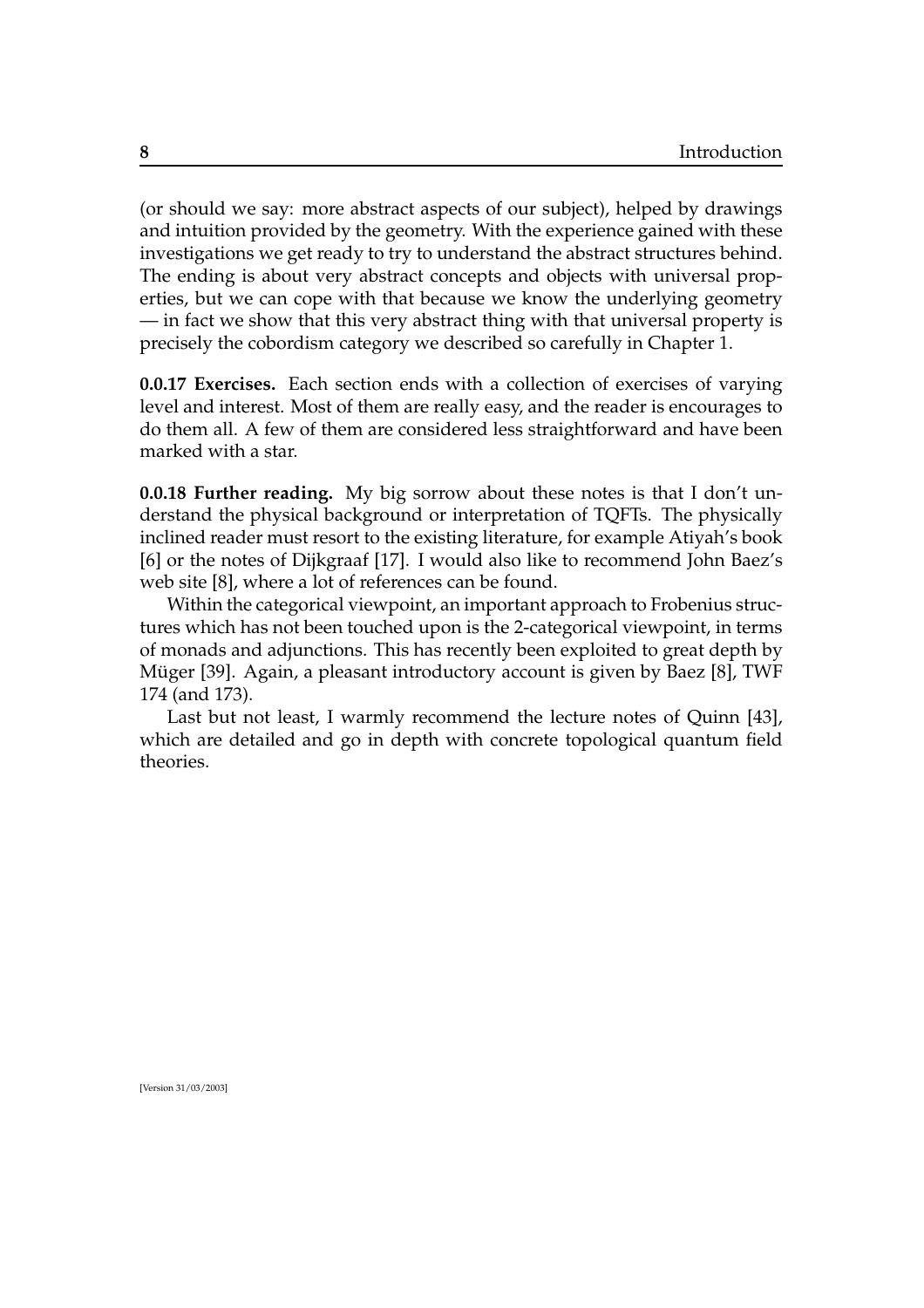# Bibliography

- [1] LOWELL ABRAMS. Two-dimensional topological quantum field theories and Frobenius algebras. J. Knot Theory Ramifications 5 (1996), 569–587. Available at http://home.gwu.edu/˜labrams/docs/tqft.ps.
- [2] LOWELL ABRAMS. Modules, comodules, and cotensor products over Frobenius algebras. J. Alg. 219 (1999), 201–213. Available at http://home.gwu.edu/˜labrams/docs/cotensor.ps.
- [3] LOWELL ABRAMS. The quantum Euler class and the quantum cohomology of the Grassmannians. Israel J. Math. 117 (2000), 335–352. Available at http://home.gwu.edu/˜labrams/docs/qeuler.ps.
- [4] HANS CHRISTIAN ANDERSEN. Fyrtøjet. København, 1835. (English translation, The Tinder-Box, available at http://www-math.unice.fr/˜kock/privat/tinderbox.html.)
- [5] MICHAEL ATIYAH. Topological quantum field theories. Inst. Hautes Études Sci. Publ. Math. 68 (1989), 175–186.
- [6] MICHAEL ATIYAH. The geometry and physics of knots. Cambridge University Press, Cambridge, 1990.
- [7] MICHAEL ATIYAH. An introduction to topological quantum field theories. Turkish J. Math. 21 (1997), 1–7.
- [8] JOHN BAEZ's web site, http://math.ucr.edu/home/baez/.
- [9] JOHN BAEZ and JAMES DOLAN. Higher-dimensional algebra and topological quantum field theory. J. Math. Phys. 36 (1995), 6073–6105 (q-alg/9503002).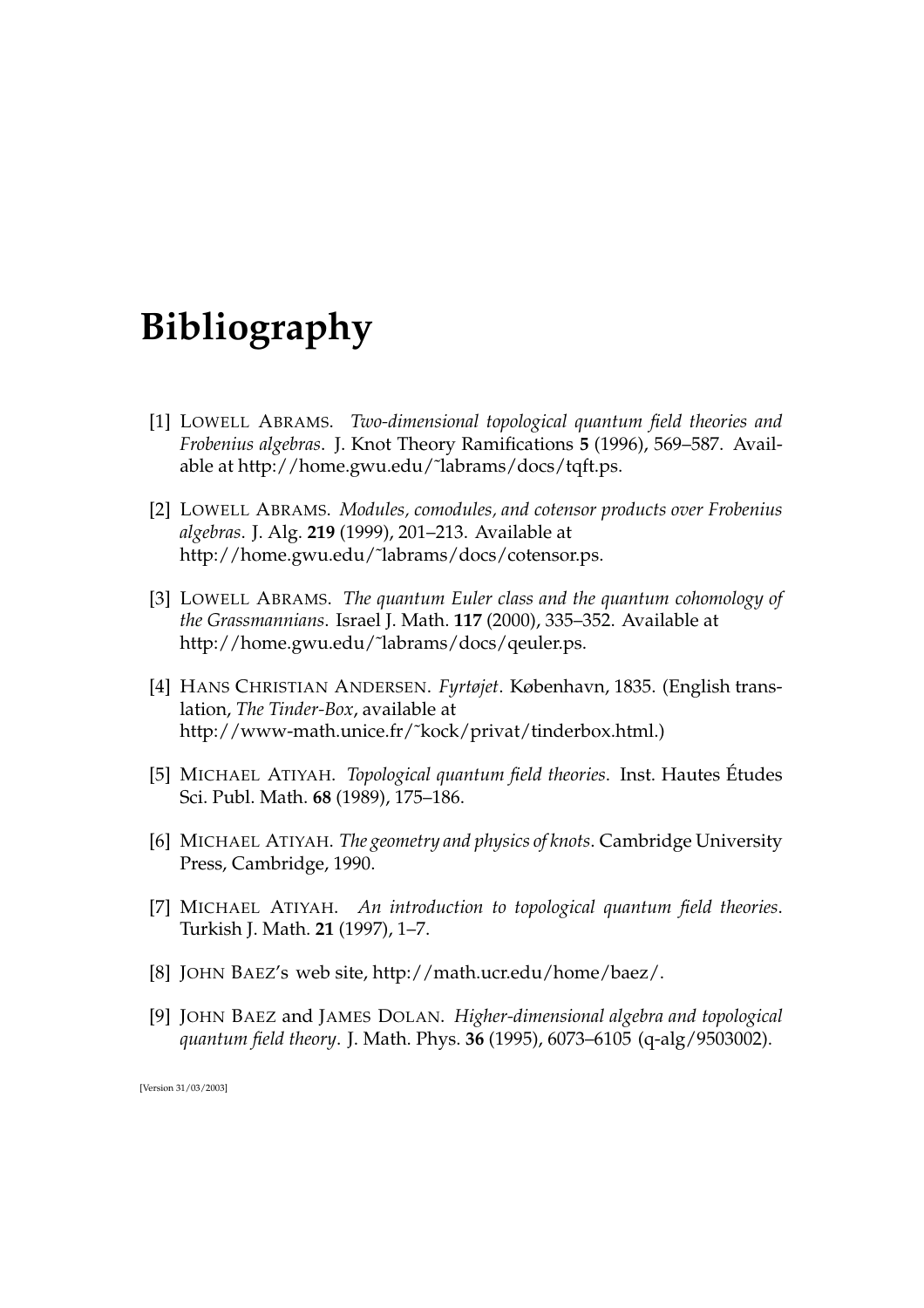- [10] JOHN BAEZ and JAMES DOLAN. From finite sets to Feynman diagrams. In B. Engquist and W. Schmid, editors, Mathematics unlimited—2001 and beyond, pp. 29–50. Springer-Verlag, Berlin, 2001 (math.QA/0004133).
- [11] JOHN W. BARRETT. Quantum gravity as topological quantum field theory. J. Math. Phys. 36 (1995), 6161–6179 (gr-qc/9506070).
- [12] RAOUL BOTT and LORING W. TU. Differential forms in algebraic topology. No. 82 in Graduate Texts in Mathematics. Springer-Verlag, New York, 1982.
- [13] HAROLD S. M. COXETER and WILLIAM O. MOSER. Generators and relations for discrete groups. No. 14 in Ergebnisse der Mathematik und ihrer Grenzgebiete. Springer-Verlag, 1957.
- [14] LOUIS CRANE and DAVID YETTER. On algebraic structures implicit in topological quantum field theories. J. Knot Theory Ramifications 8 (1999), 125–163 (hep-th/9412025).
- [15] CHARLES W. CURTIS and IRVING REINER. Representation theory of finite groups and associative algebras. Interscience Publishers, New York, 1962.
- [16] ROBBERT DIJKGRAAF. A geometric approach to two dimensional conformal field theory. PhD thesis, University of Utrecht, 1989.
- [17] ROBBERT DIJKGRAAF. Fields, strings and duality. In Symétries quantiques (Les Houches, 1995), pp. 3–147. North-Holland, Amsterdam, 1998 (hepth/9703136).
- [18] ROBBERT DIJKGRAAF, ERIK VERLINDE, and HERMAN VERLINDE. Notes on topological string theory and 2D quantum gravity. In M. Green et. al., editor, Proceedings of the Trieste Spring School, 1990: String theory and quantum gravity, pp. 91–156. World Scientific, Singapore, 1991.
- [19] BORIS DUBROVIN. Geometry of 2D topological field theories. In Integrable systems and quantum groups, no. 1620 in Lecture Notes in Mathematics, pp. 120–348. Springer-Verlag, New York, 1996 (hep-th/9407018).
- [20] BERGFINNUR DURHUUS and THÓRDUR JÓNSSON. Classification and construction of unitary topological field theories in two dimensions. J. Math. Phys. 35 (1994), 5306–5313 (hep-th/9308043).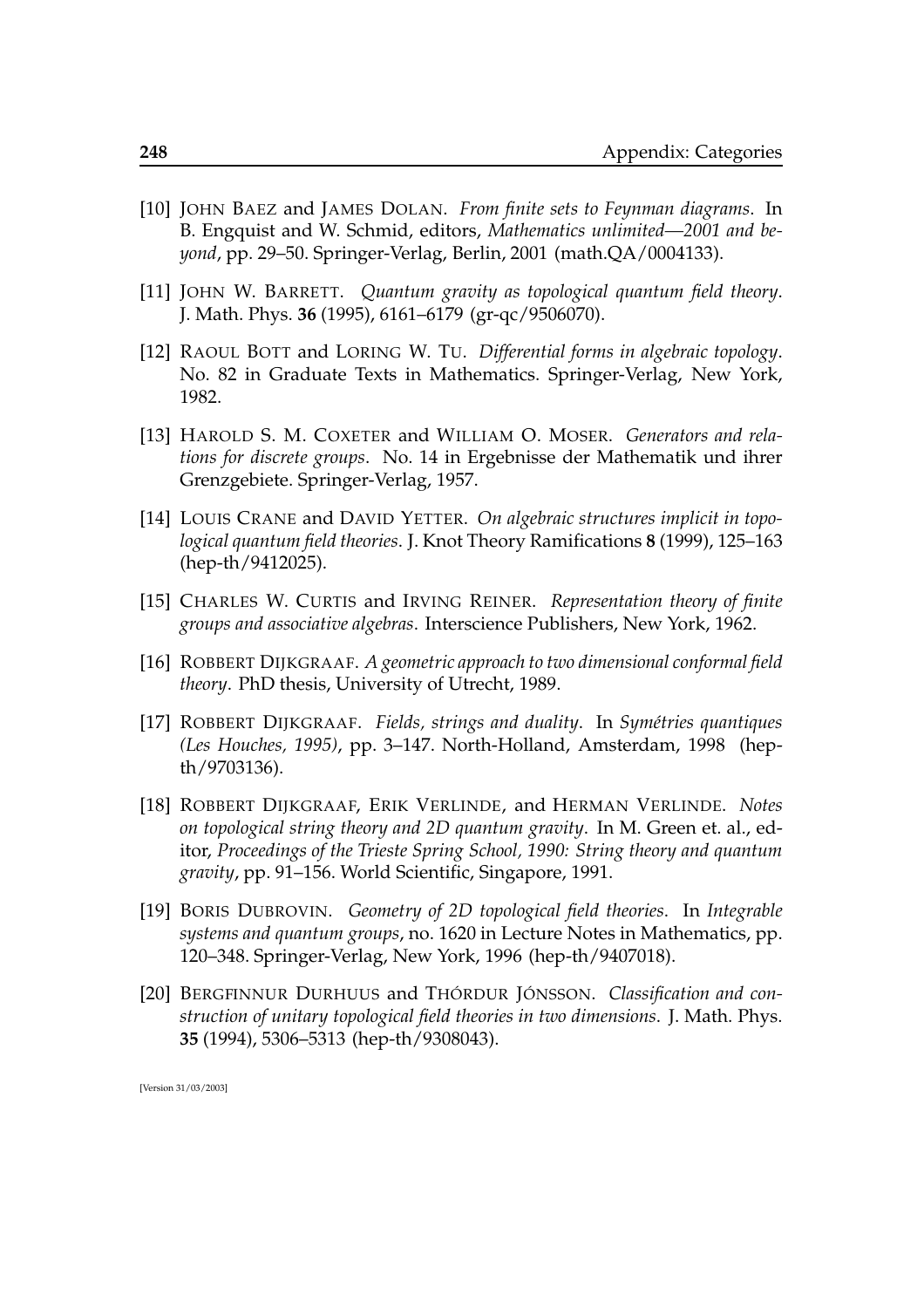- [21] DAVID EISENBUD. Commutative algebra with a view toward algebraic geometry. No. 150 in Graduate Texts in Mathematics. Springer-Verlag, New York, 1995.
- [22] GEORG FROBENIUS. Theorie der hyperkomplexen Grössen. Sitzungber. Königl. Preuss. Akad. Wiss. 24 (1903), 504–537; 634–645.
- [23] WILLIAM FULTON. Algebraic topology: A first course. No. 153 in Graduate Texts in Mathematics. Springer-Verlag, New York, 1995.
- [24] PAUL G. GOERSS and JOHN F. JARDINE. Simplicial homotopy theory, vol. 174 of Progress in Mathematics. Birkhäuser, Basel, 1999.
- [25] PHILLIP GRIFFITHS and JOE HARRIS. Principles of Algebraic Geometry. John Wiley and Sons, 1978.
- [26] M. Hazewinkel, editor. Encyclopaedia of mathematics. Vol. 1–6. A–Zyg, index. Kluwer Academic Publishers, Dordrecht, 1995. Translated from the Russian, Reprint of the 1988–1994 English translation.
- [27] MORRIS HIRSCH. Differential Topology. No. 33 in Graduate Texts in Mathematics. Springer-Verlag, New York, 1976.
- [28] ANDRÉ JOYAL and ROSS STREET. Braided tensor categories. Adv. in Math. 102 (1993), 20–78.
- [29] CHRISTIAN KASSEL. Quantum groups. No. 155 in Graduate Texts in Mathematics. Springer-Verlag, New York, 1995.
- [30] SERGE LANG. Algebra. Addison-Wesley, Reading, Mass., 1971.
- [31] H. BLAINE LAWSON JR. The theory of gauge fields in four dimensions. CBMS Regional Conference Series in Mathematics, 58, Published for the Conference Board of the Mathematical Sciences, Washington, DC, 1985.
- [32] F. WILLIAM LAWVERE. Ordinal sums and equational doctrines. In B. Eckmann, editor, Seminar on triples and categorical homology theory, ETH 1966/67, no. 80 in Lecture Notes in Mathematics, pp. 141–155. Springer-Verlag, New York, 1967.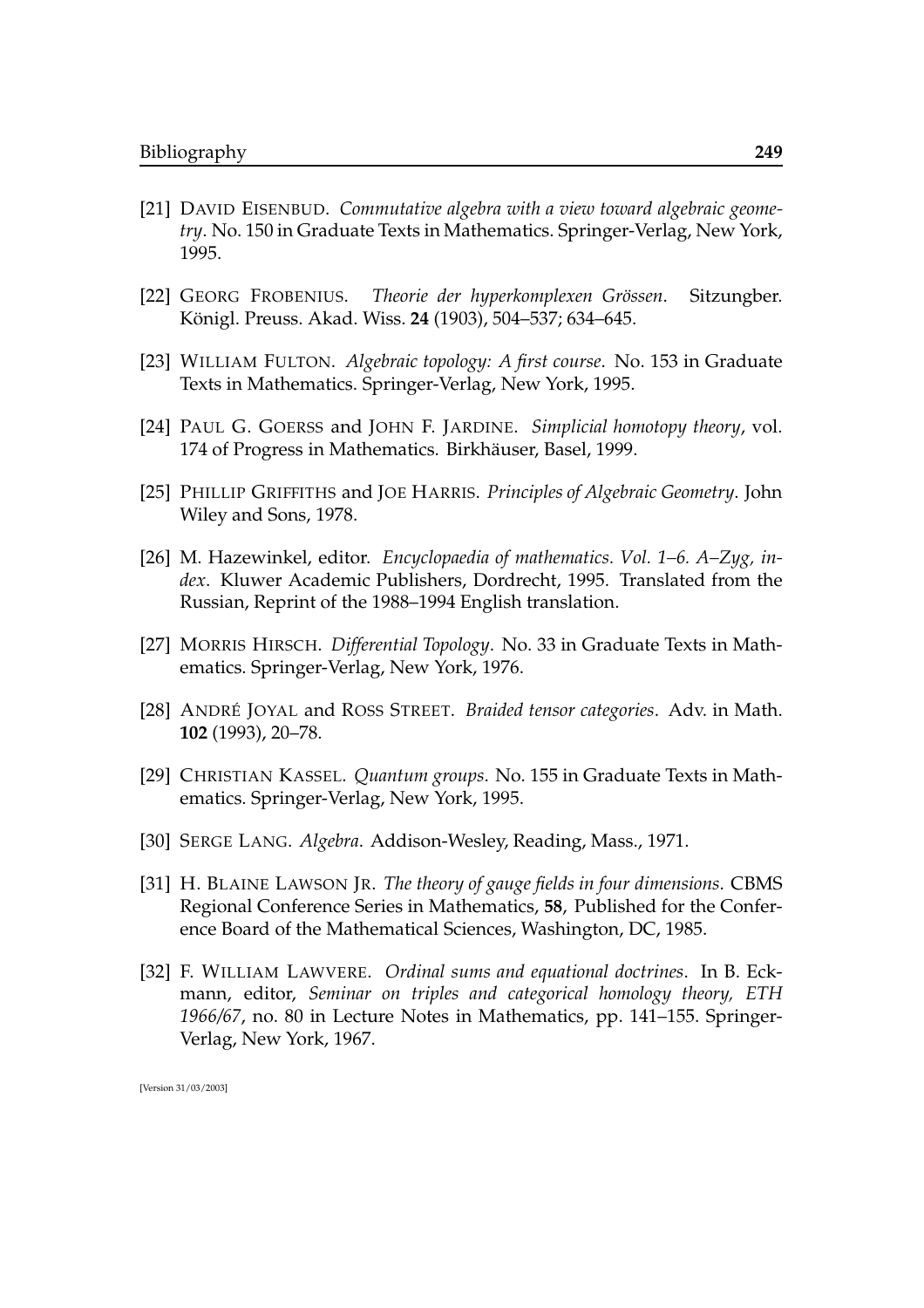- [33] F. WILLIAM LAWVERE. Metric spaces, generalized logic, and closed categories. Rend. Sem. Mat. Fis. Milano 43 (1973), 135–166. Reprinted in Repr. Theory Appl. Categ. 1 (2002), 36pp. (electronic), with an author commentary: Enriched categories in the logic of geometry and analysis. (Available at http://www.tac.mta.ca/tac/reprints/articles/1/tr1abs.html.)
- [34] SAUNDERS MAC LANE. Categories for the working mathematician, second edition. No. 5 in Graduate Texts in Mathematics. Springer-Verlag, New York, 1998.
- [35] JOHN MILNOR. On manifolds homeomorphic to the 7-sphere. Ann. of Math. 64 (1956), 399–405.
- [36] JOHN MILNOR. Lectures on the h-cobordism theorem. Princeton University Press, Princeton, N.J., 1965.
- [37] EDWIN E. MOISE. Geometric topology in dimensions 2 and 3. No. 47 in Graduate Texts in Mathematics. Springer-Verlag, New York, 1977.
- [38] ELIAKIM HASTINGS MOORE. Concerning the abstract groups of order k! and  $\frac{1}{2}$ k! holohedrically isomorphic with the symmetric and the alternating substitution-groups on k letters. Lond. Soc. Math. Proc. 28 (1897), 357–366.
- [39] MICHAEL MÜGER. From subfactors to categories and topology I. Frobenius algebras in and Morita equivalence of tensor categories. To appear in J. Pure Appl. Alg. (math.CT/0111204).
- [40] JAMES MUNKRES. Elementary differential topology. No. 54 in Annals of Mathematics Study. Princeton University Press, Princeton, N.J., 1963.
- [41] TADASI NAKAYAMA. On Frobeniusean algebras I. Ann. of Math. 40 (1939), 611–633.
- [42] CECIL NESBITT. On the regular representations of algebras. Ann. of Math. 39 (1938), 634–658.
- [43] FRANK QUINN. Lectures on axiomatic topological quantum field theory. In Geometry and quantum field theory (Park City, UT, 1991), pp. 323–453. Amer. Math. Soc., Providence, RI, 1995.
- [44] STEPHEN SAWIN. Direct sum decompositions and indecomposable TQFTs. J. Math. Phys. 36 (1995), 6673–6680 (q-alg/9505026).